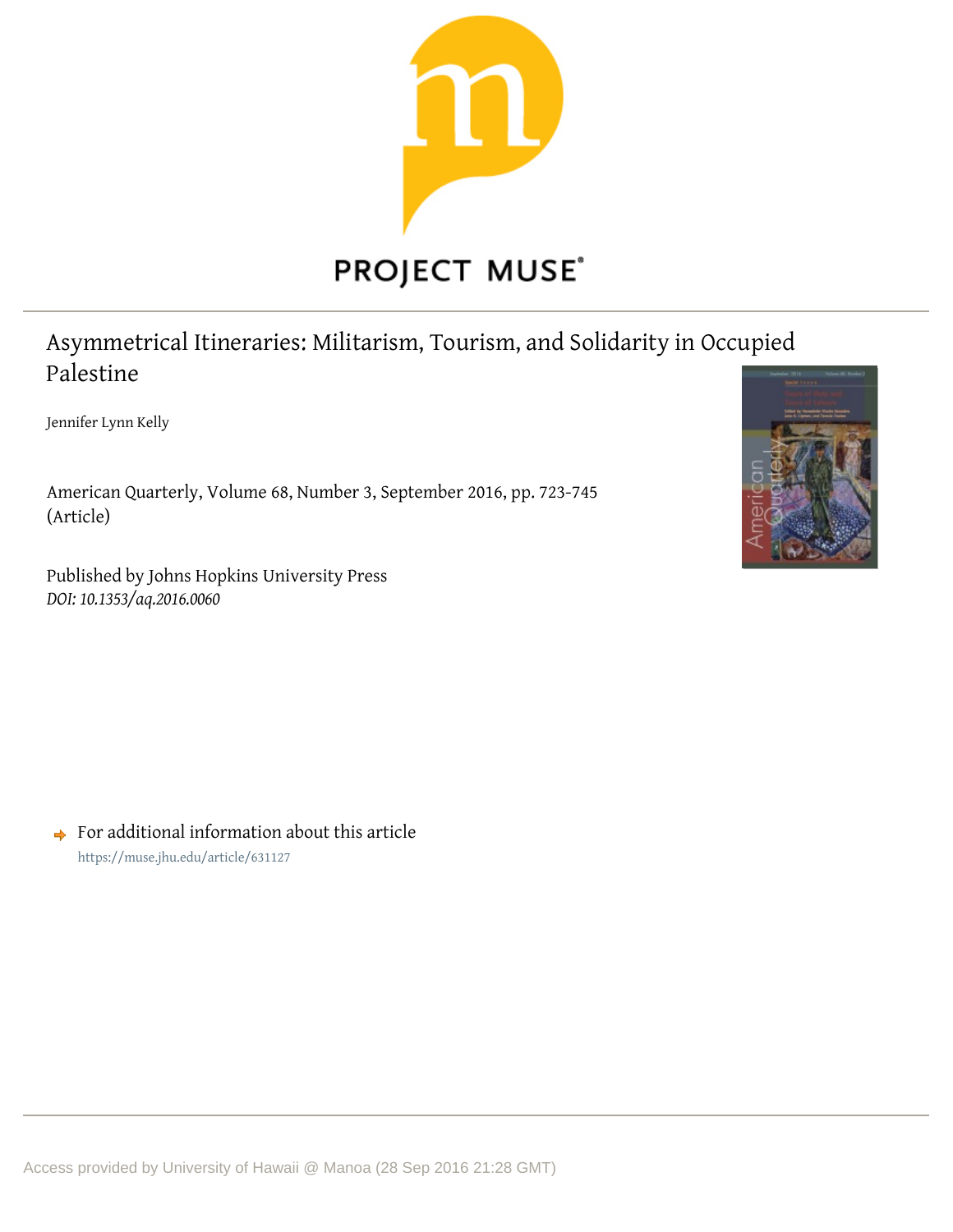# **Asymmetrical Itineraries: Militarism, Tourism, and Solidarity in Occupied Palestine**

*Jennifer Lynn Kelly*

I<sub>corr</sub> n 2009, French artist Julien Bousac designed a map of the West Bank titled "L'archipel de Palestine orientale," or "The Archipelago of Eastern Palestine" (see fig. 1).<sup>1</sup> With a nautical anchor affixed in the upper left corner, the map transforms West Bank cities and villages into islands depicted in different shades of green to signify different levels of Palestinian autonomy. In the bottom right corner of the map, Bousac explains that all areas in Israeli hands—*aux mains d'Israel*—were transformed into the sea, and white space representing Israeli settlements blends almost seamlessly into the sea-foam backdrop.2 Jericho is its own island far off to the east; Ramallah is an island in the center of the archipelago; and Bethlehem is severed from Ramallah, with the Canal de Jérusalem and the islands of 'Anata and Ar-Ram peppering the waters in between. Israeli nature reserves, designated by green stripes, take up the space of some of the otherwise Palestinian landmasses, and Israeli military roads, signified by dotted shipping lines, function as the only connecting thoroughfares between the islands.

Bousac's map is based entirely on data from B'Tselem, an Israeli human rights organization. It is part utopia, populated by names like the Isle of Olive Trees and Honey Island. It is part dystopia, with dotted lines signifying shipping links that connect all the Israeli ports to one another. It is part maritime war-craft imagery, as tiny blue Israeli warships—*zone sous surveillance*—are positioned everywhere that there were permanent checkpoints in 2009. It also is part a mockery of the existing regulatory regime of the West Bank, with tiny palm trees signifying protected beaches and highlighting how Israel uses the discourse of protected land to secure its own space.<sup>3</sup> Bousac's map illustrates—via a military and a tourist imaginary—how the US-brokered Oslo Accords fragmented the West Bank into enclaves separated by checkpoints and settlements that maintain Israeli control over the West Bank and circumscribe the majority of the Palestinian population to shrinking Palestinian city and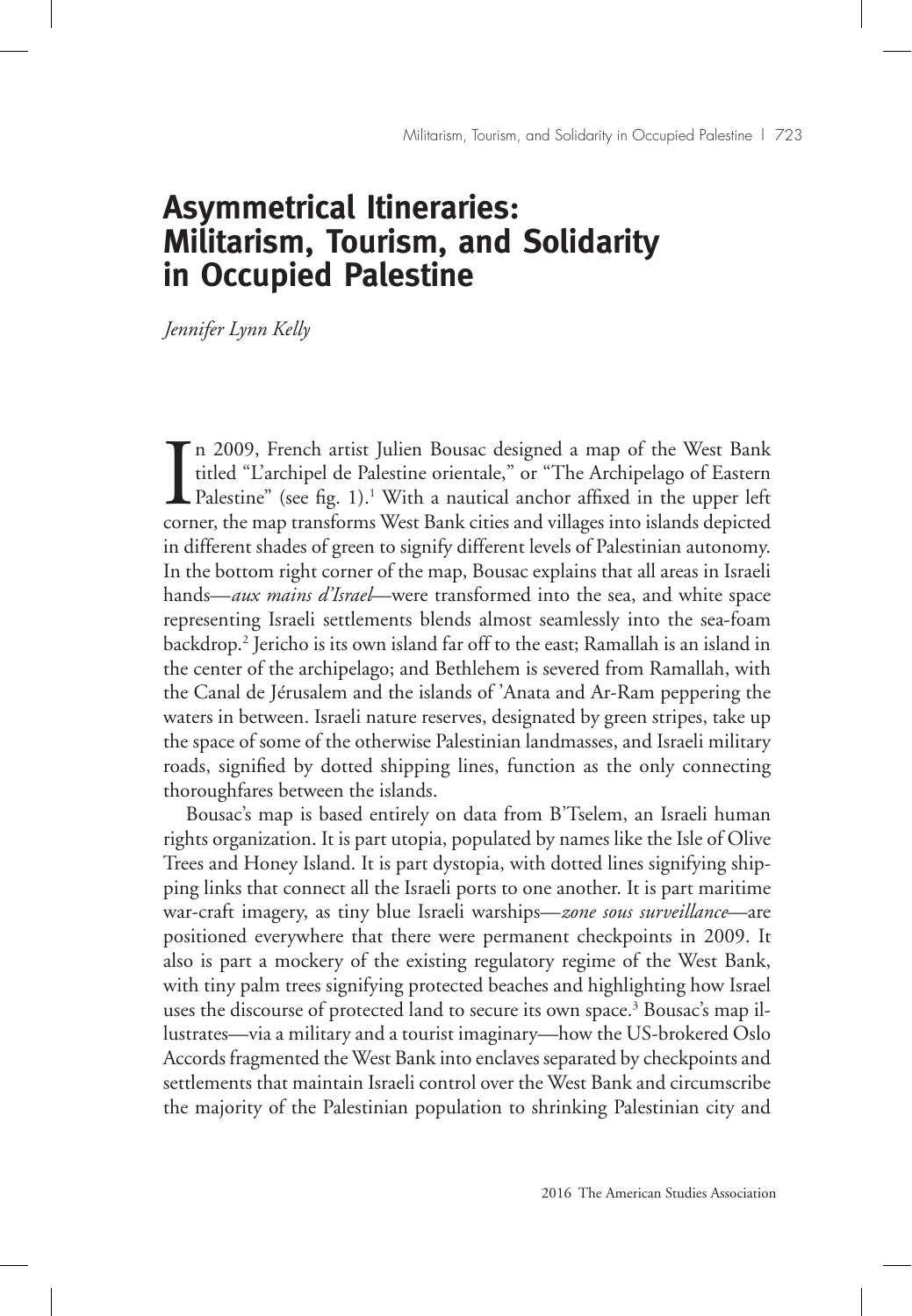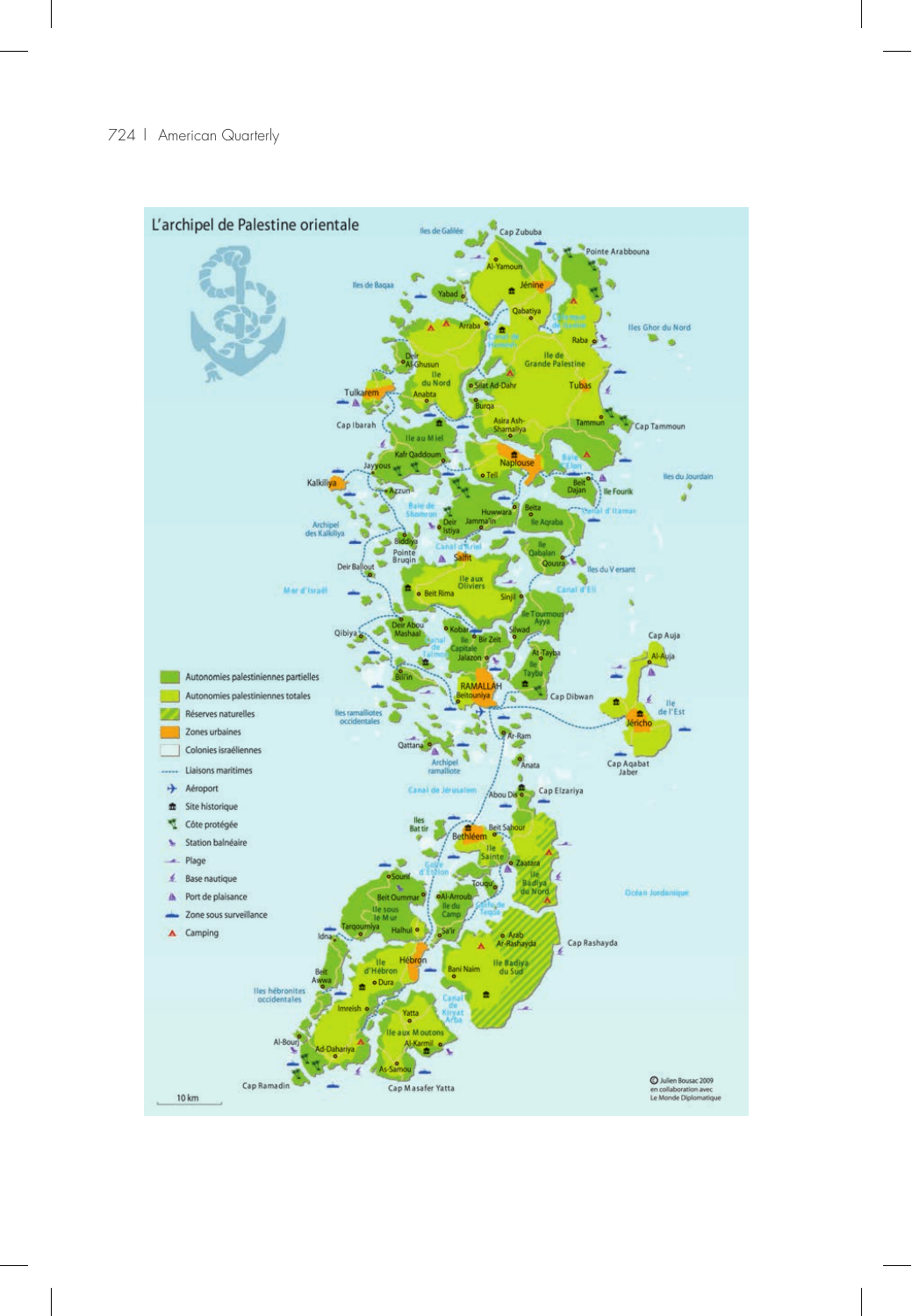village centers. His map details the impossibilities of both movement and any semblance of conventional tourism in the West Bank, demonstrating how settler colonial state practice can create island formations without water, using checkpoints, walls, fences, and military outposts to disrupt any contiguity between Palestinian space.

I begin with Bousac's map because it asks us to consider the fragmented archipelago that the West Bank has become. Like Bousac's map, I too want to chart out the post-Oslo fragmentation of the West Bank and ask when and how those landmasses in between seas of checkpoints and military roads become navigable, and for whom. In this essay, I explore what happens when subjects under occupation attempt to circumvent the archipelagic logic that divides them. What possibilities are both made available and made impossible when tourism, militarism, and anti-occupation activism occupy the same space? In what follows, I show how, in the context of ever-shrinking Palestinian access to their land, Palestinian tour guides and organizers are using tourism, despite its limitations, to expose the fragmented terrain they have inherited

#### **Figure 1.**

Julien Bousac, "L'archipel de Palestine orientale" (2009). © Julien Bousac

and to attempt to stay anchored to the land they still have. I trace how the Oslo I and II Accords, and the attendant establishment of the Palestinian Authority and its Ministry of Tourism and Antiquities, both changed the

parameters of what was possible in terms of Palestinian-led tourism in the West Bank and also fragmented Palestinian land, ushered in a period of expanding settlements, and entrenched an aid-based Palestinian economy. Drawing from interviews with Palestinian tour guides, many of whom have been organizing tours of occupied Palestine since the first intifada, I detail how what began as informal, impromptu tours of the West Bank to supporters of the Palestinian struggle has mushroomed into an income-generating, if somewhat provisional, enterprise. I also focus on the deeply and, I argue, deliberately asymmetrical nature of solidarity tourism in Palestine: Palestinian tour guides are guiding tourists through spaces that, often, they themselves cannot go in an attempt to use tourist *mobility* to highlight their own *immobility* under military occupation. These guides and organizers have chosen to dedicate their energy to solidarity tourism, even when its role in movement building is difficult to delineate and its effects are shot through with contradictions, because they value its role in helping Palestinians, from shop owners to farmers, stay on their land in the face of forced exile. In this way, this essay focuses on the fragmentation of Palestinian land and the fraught ways in which Palestinian guides and organizers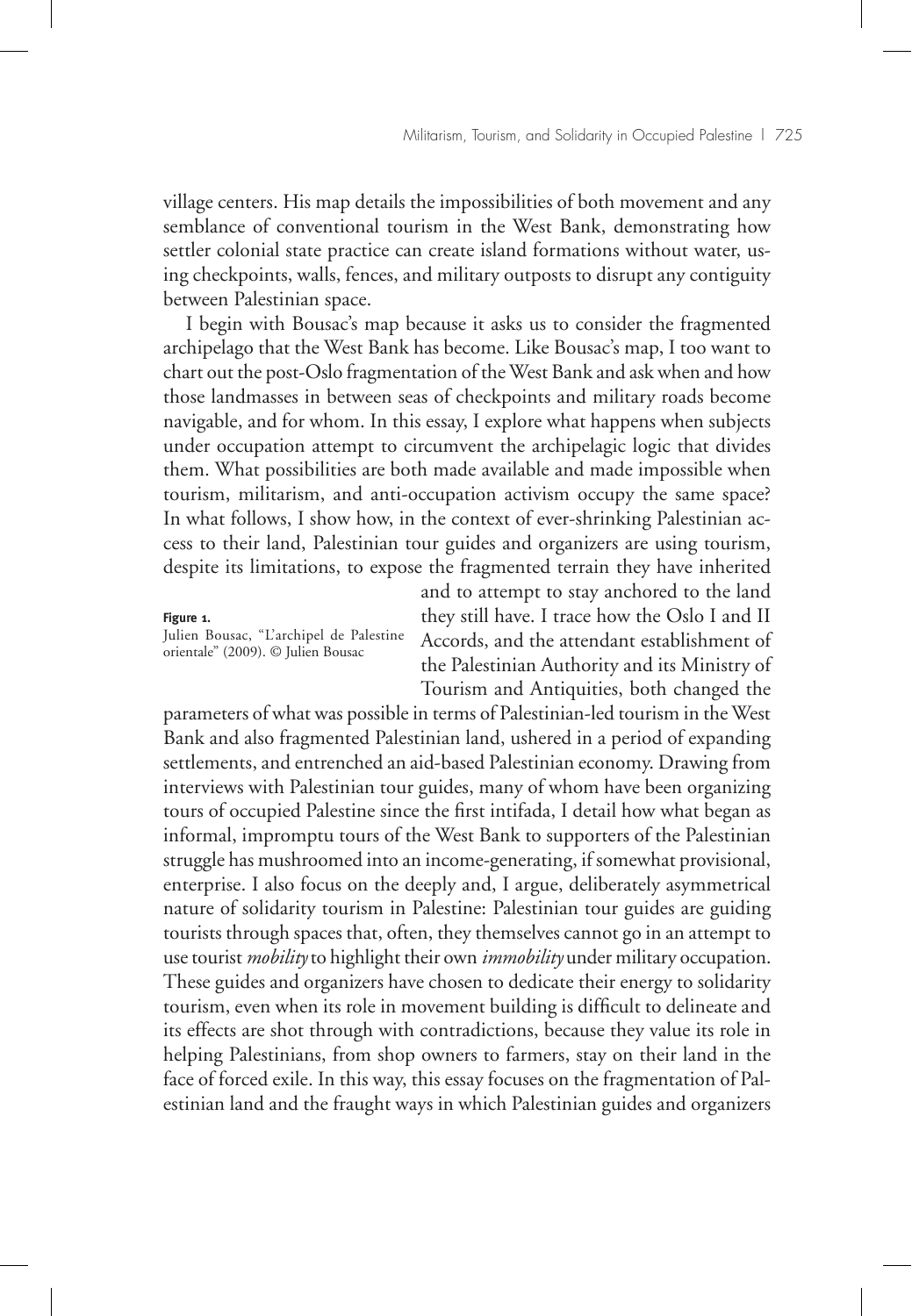have sought to demonstrate, negotiate, and work against this fragmentation through the unlikely vehicle of tourism.

Studies of tourism have often focused on the power relations and forms of consumption that animate travel and tourist development. For instance, a range of studies, particularly in anthropology, have focused on privilege and leisure within tourism,<sup>4</sup> the inevitable social distance between host and guest,<sup>5</sup> questions of cultural appropriation,<sup>6</sup> tourism's role in nation making,<sup>7</sup> the pitfalls of voluntourism,<sup>8</sup> and the ethics of sightseeing itself.<sup>9</sup> Within American studies and other interdisciplinary fields, a rich and growing body of work explores the role of domestic tourism in race making,<sup>10</sup> "toxic tourism" highlighting environmental injustices,<sup>11</sup> militourism,<sup>12</sup> and the intersections of tourism and US Empire.<sup>13</sup> And, where tourism studies meets postcolonial studies, many scholars have done the necessary work of showing the multiple ways in which tourism often facilitates and disappears past and present colonial violence.<sup>14</sup> My research brings together work on tourism in American studies and comparative colonial studies, classic and contemporary works on tourism in anthropology, and canonical studies of tourism in postcolonial studies that have demonstrated how tourism can either pave the way for colonial projects or replicate and facilitate them.15 At the same time, I take up the provocation of those scholars who have recently asked if tourism can advance an anticolonial and antiracist praxis.16 I explore the contradictions, exploitations, and voyeurism that inhere in solidarity tourism, alongside the strategic uses of mobility in a context of restricted movement and the moments where tourism functions, if only aspirationally, as a site of anticolonial politics.

Much of the research on tourism in Israel/Palestine, meanwhile, has focused on the tourist industry's role in the "business of peace"17 and the "consumer coexistence" that shaped the Oslo period,18 or the role of forms of domestic tourism in shaping Israeli national identity.19 There is also an emerging body of literature on "alternative" or activism-oriented tourism in Israel/Palestine, or what I refer to here as solidarity tourism. Alexander Koensler and Christina Papa, for example, argue that, despite their intent, solidarity tour itineraries often clash with the goals of locals.20 Rami Isaac, for his part, focuses on the important role of alternative tourism in the Palestinian tourism industry and in the Palestinian economy more broadly.<sup>21</sup> While my work engages these extant studies, I depart from them by analyzing *why* Palestinian organizers and their allies are choosing tourism as a vehicle for activism and *how* organizers, in addition to tourists, are negotiating, and even utilizing, the asymmetries that inhere within their profession. Drawing from participation on more than thirty-five solidarity tours in the spring, summer, and fall of 2012, and as many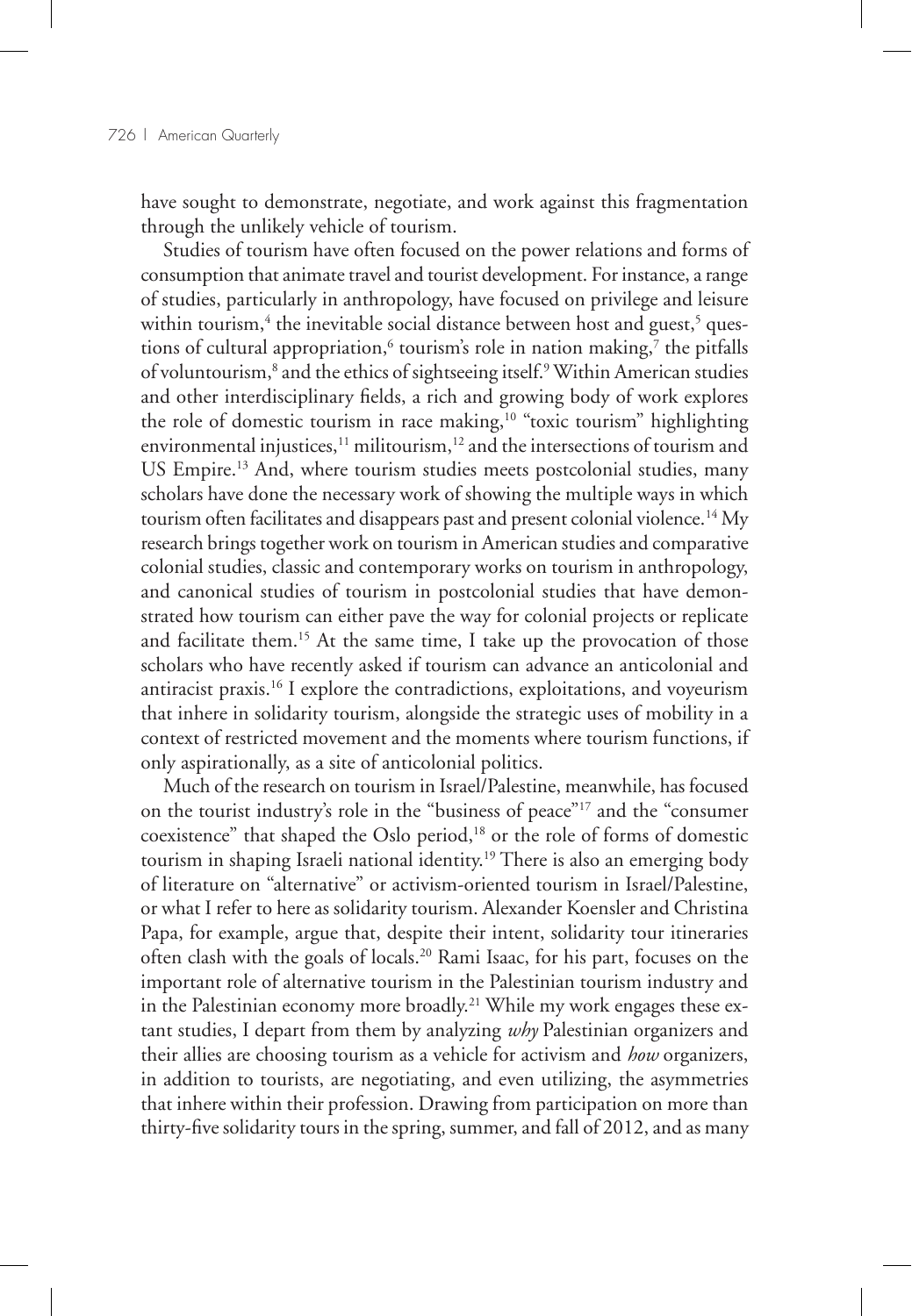interviews with guides, organizers, community members, and tourists, I focus on the fragmented landscape tourists traverse and the asymmetries that animate their travel. I discuss these im/mobilities in Palestine not (only) because they reveal stark power differentials in tourism under occupation but precisely because they reveal tour guides' self-conscious and deliberate strategizing to circumnavigate their landscape of dispossession. Pressing tourist mobility into the service of their anti-occupation work, Palestinian tour guides are attempting to circumvent the borders and checkpoints crafted to divide them and, simultaneously, work against their own expulsion.

#### **Professionalizing Solidarity in the Post-Oslo West Bank**

In the years before the US-brokered Oslo Accords in 1993 and 1995, solidarity tours mostly consisted of informal groups visiting Palestine to learn more about strategizing and to demonstrate their commitment to Palestinian liberation. Curious internationals and solidarity activists traveled most often to Beit Sahour, where they came to learn about the tax boycott and alternative farming practices that were making the small town near Bethlehem famous.<sup>22</sup> During this time, Palestinians were prohibited from becoming officially licensed tour guides in the West Bank. Indeed, the Israeli military leader and politician Moshe Dayan allegedly once quipped that he would "be more willing to license a Palestinian fighter pilot than a Palestinian tour guide," demonstrating the profound political importance of the ideological narrative Israel was advancing through tourism.23 Rami Kassis, director of the Palestinian Alternative Tourism Group, explains, "These policies were designed to suggest to tourists that Jewish Israelis were the country's only inhabitants. Allowing tourists to talk with Palestinians, who would tell the stories of their past and continuing suffering, their culture, and their traditions was unacceptable in the eyes of the Israeli government."24 In attempts to shore up notions of Israel as a "modern miracle state" and the "only democracy in the Middle East," then, Israel restricted Palestinians from using tourism to narrate their past and present displacement to an international public.

Although the Oslo Accords were presented as a peace plan meant to lead to eventual Palestinian statehood, they in fact splintered the West Bank into city centers under nominal Palestinian control (Area A), villages under administrative control of the Palestinian Authority and security control of Israel (Area B), and land under complete Israeli rule (Area C).<sup>25</sup> As Bousac's map demonstrates, Israel has foreclosed Palestinian development and construction in the majority of the West Bank through legal, administrative, and military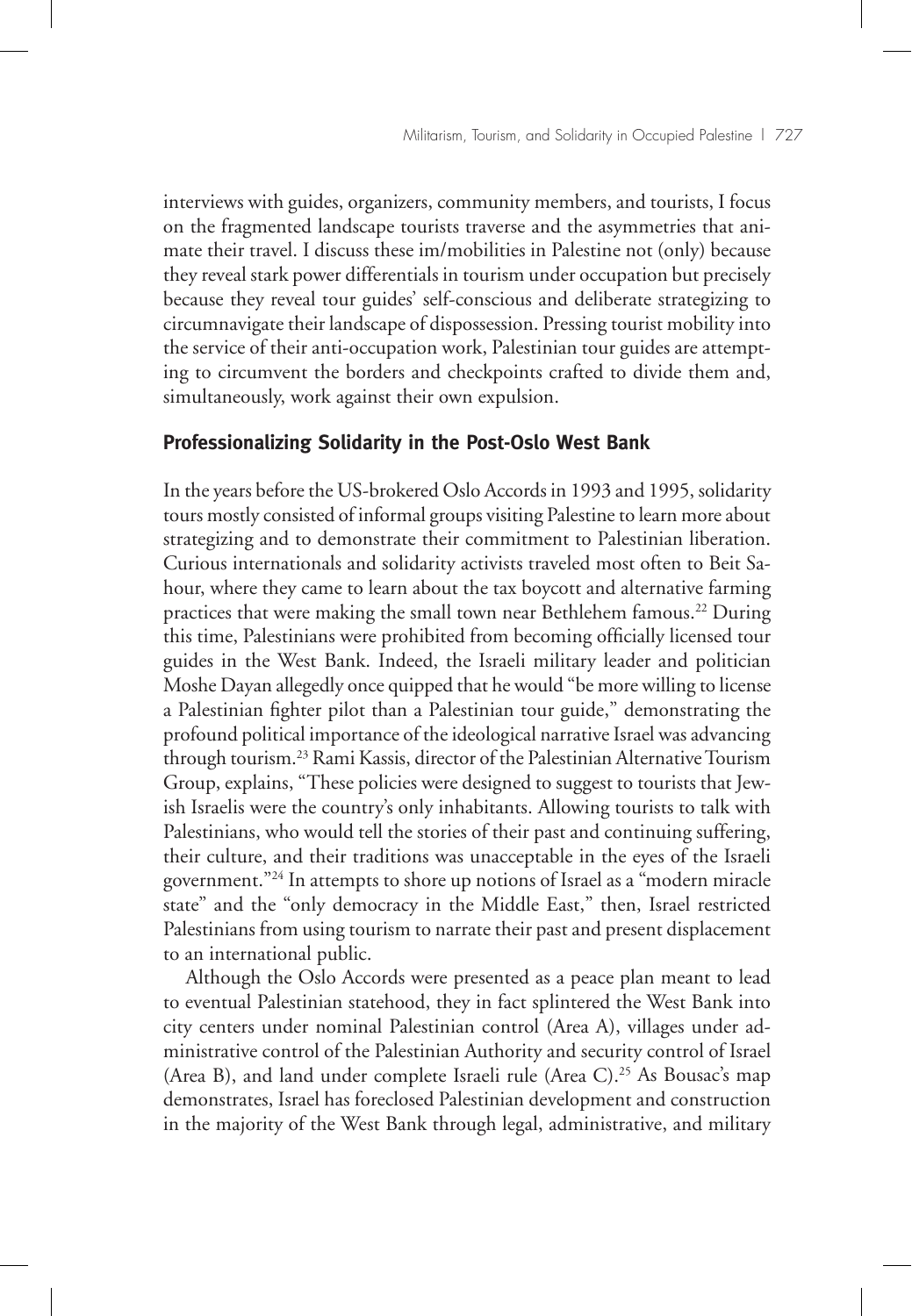means. Israel has designated Area C, home to 180,000 Palestinians, as "state land," reserved wholly for Israeli settlements, military stations, infrastructural projects, parks and nature reserves, and the path of the Wall.<sup>26</sup> Area C also includes 165 "islands" of Area A and B land, the space to which the majority of Palestinians in the West Bank are circumscribed.<sup>27</sup> The Israeli land expropriation that accompanied Oslo was written into the implementation of the "peace plan," functioning, in Israeli historian Ilan Pappe's words, to solve Israel's longstanding dilemma of "wanting the physical space without the people on it."28

Oslo also introduced closures, curfews, roadblocks, and checkpoints meant to contain and immobilize the Palestinian population.<sup>29</sup> The population of settlements doubled in the years after the Oslo Accords, with Israeli-only roads connecting settlements and severing Palestinian communities from one another.30 Palestinian lawyer and author Raja Shehadeh recounts how the post-Oslo militarization of the West Bank was accomplished largely via settlement expansion; he describes how "one hilltop after another was claimed as more and more Jewish settlements were established" on the land that once provided "the setting for [his] tranquil walks."31 The roads connecting each hilltop settlement bloc—the *liaisons maritimes* in Bousac's formulation—formed, in Shehadeh's words, "a noose around Ramallah."32 Even more, the violence that accompanied each settlement transformed the tenor and terrain of the land; Shehadeh describes his increasing encounters with militarized violence on the part of both Israeli settlers and Israeli and Palestinian Authority security forces.33 In this way, the fragmentation of Palestinian land brought on by the Oslo process was made possible only through the machinations of military occupation: a series of militarized immobilities in the form of checkpoints, closures, settlement roads, "firing zones," and roadblocks.

For this reason, after Oslo, when the establishment of the Palestinian Authority's Ministry of Tourism made it possible for Palestinians to be trained as tour guides, civil society organizers and newly licensed guides began to launch feasibility studies to explore the possibility of *alternative* tourism. They sought to design and develop a tourism that foregrounded military occupation instead of highlighting solely the depoliticized sites the Palestinian Authority deemed national heritage sites. Organizers began to bring delegations and groups to Palestine, particularly from the United States, with the express goal of teaching them about the contours of Israeli occupation. This alternative tourism subsector grew in a context where general tourism to Palestine was also increasing as a result of the newly established possibility for Palestine to host tourists.<sup>34</sup> Between 1994 and the beginning of the second intifada in 2000, the number of total tourists in the West Bank doubled and exceeded 105,000 per month.<sup>35</sup>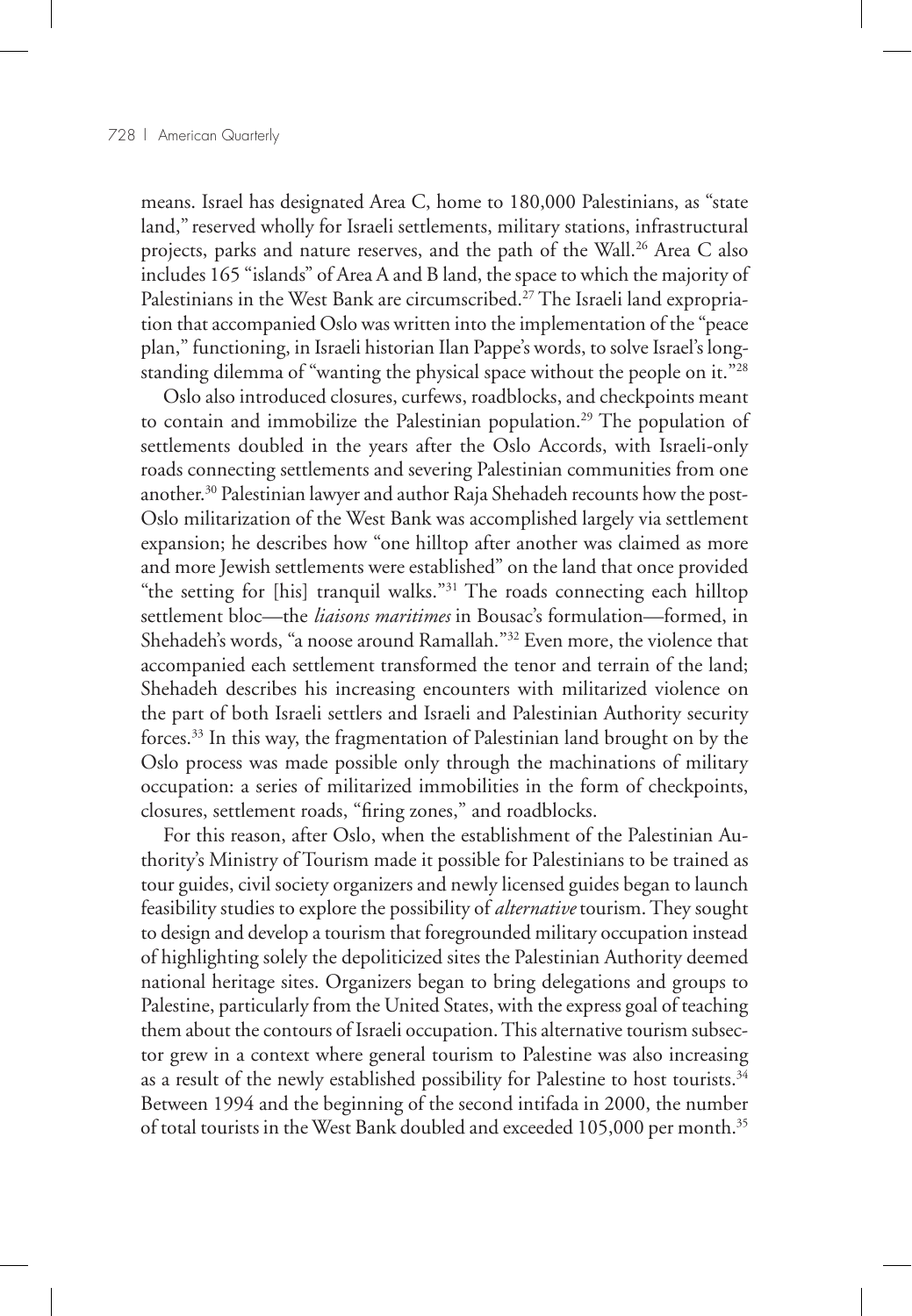Hotel capacity rose from 2,500 to 6,000 rooms and occupancy rose to 60 percent.36 Tourism employed approximately 1,000 people and came to account for  $7-10$  percent of Palestine's gross national product.<sup>37</sup> During the second intifada, between 2000 and 2005, the alternative tourism sector experienced substantial setbacks, as checkpoints barred tourists from entering Palestinian areas and 95 percent of those who had been employed by the tourism industry became unemployed.<sup>38</sup> This constellation of statistics partly reiterates Debbie Lisle's argument that "the tourist gaze requires a widely accepted cessation of military activity before the operations of tourism can be introduced."39 Yet Palestinian guides and organizers do not structure their tours as a remembrance of violence that is relegated to the past; rather, their tours position the colonial violence of Israeli occupation as an uninterrupted stream of dispossession, an "ongoing *nakba.*"40 Further, during the second intifada, some solidarity tourists still visited Palestine and guides worked to create alternative itineraries during curfews and closures, always having, as one guide put it in an interview, a backup plan.41 By 2013, there were about 290 officially licensed Palestinian tour guides, a minuscule number compared with Israel's 5,400 tour guides.<sup>42</sup> Of the Palestinian tourism sector, I was told during my research, about 5 percent constitutes alternative or solidarity tourism, which speaks to the development of solidarity tourism as part of the larger economic sector and, on a smaller scale, an organizing strategy.43 These statistics reveal not only the monopoly Israel holds over the Palestinian tourism sector and Israel's control over Palestinian borders, airspace, and entry and exit from Israel/Palestine but also the ways in which the Palestinian tourism sector, as a competing market, responds to market logics that necessarily privilege Christian pilgrimage sites over exposure of the occupation. Simultaneously, however, the Palestinian tourism sector makes space for a solidarity tourism subsector that is comparatively small in scope but still results in rotating scores of curious international tourists and year-round employment for Palestinian tour guides and organizers. While the Oslo Accords enabled the possibility and professionalization of Palestinian-led tourism, the business of solidarity tourism in the West Bank emerged as both a product and a critique of the Oslo Accords.

#### **Deliberately Truncated Spectacles of (Im)Mobility**

While early forms of commercialized solidarity tourism emerged in response to post-Oslo possibilities for Palestinian-led tourism in the West Bank, more recent forms of commercialized solidarity tourism have emerged in response to the perceived failures of other kinds of international presence in the West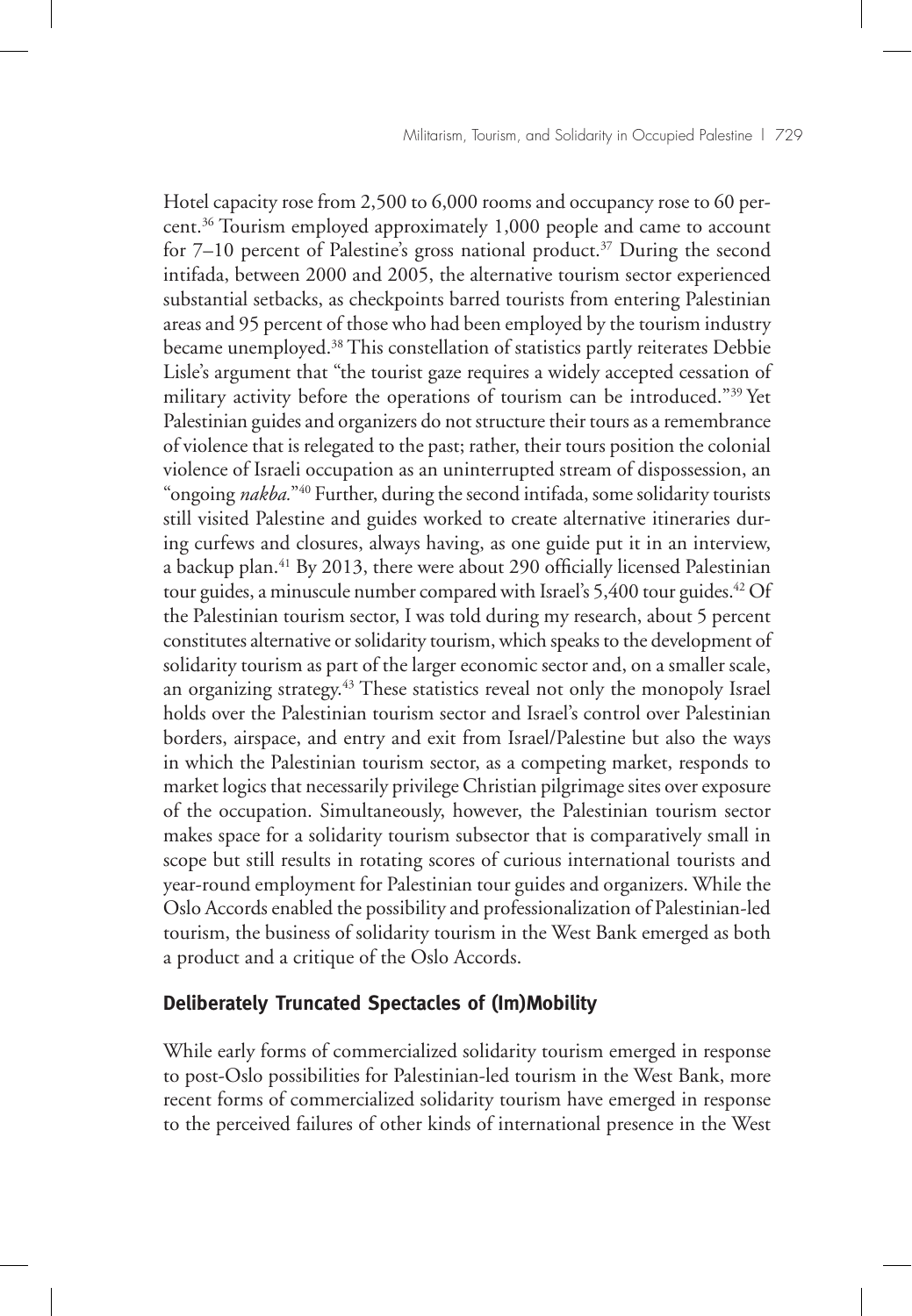Bank and Gaza. As Palestinian guides and organizers repeatedly articulated to tourists, "You do far more for our movement by writing your members of Congress than you do by getting shot by a rubber bullet at a demonstration." This sentiment is a clear pushback against the desire on the part of internationals to "get shot by a rubber bullet," what would otherwise be a feature of both disaster tourism and adventure tourism—tourism respectively defined by visiting sites of destruction and/or the desire to be part of the action.<sup>44</sup> As one example of several during my research, I heard a Swedish youth who was volunteering on his gap year with one of the solidarity tour campaigns tell a tourist: "You can't leave Palestine without going to at least one demonstration." Here, demonstrations become not only a performance of Palestinian steadfastness, directed at Israeli soldiers and settlers, or a performance of international solidarity, but also a performance of another kind: a "must-see" show internationals have to catch before leaving the West Bank.

This critique of international desire to participate in protests, or engage in a politics of confrontation with Israeli soldiers, indexes a substantive shift from the days when the International Solidarity Movement began asking internationals to come to the West Bank and Gaza to serve as a protective presence for Palestinians under siege. The guides and organizers I spoke to positioned solidarity tourism in Palestine as a move *away* from direct action and protective presence and *toward* short trips meant to educate internationals—and then ask them to leave. Through this reframing of the role of internationals in Palestine, guides and organizers articulated a disciplined attempt to disrupt white savior narratives, wherein (mostly) white US and other international tourists come to Palestine to protect Palestinians. Even when they schedule moments of protective presence into their tours, solidarity tour guides and organizers resist positioning protective presence as the guiding logic of any of their tours. They repeatedly advise internationals *not* to provoke settlers or talk back to soldiers at checkpoints, and they rarely schedule Friday demonstrations into their itineraries. It is clear, from the fatigue of their narration, that this is something they have to reiterate often, repeatedly reminding tourists that it is Palestinians who pay the price for their actions.

In her analysis of the digital archives of the International Solidarity Movement, anthropologist Sophia Stamatopoulou-Robbins analyzes how ISM workers relate to Palestine and narrate their relationship with Palestinians. She reads ISM workers' identification with Palestinians as a "prosthetic engagement" in which ISM workers see their own experience in Palestine as an extension and/or microcosm of Palestinians' experience.<sup>45</sup> In the way that ISM workers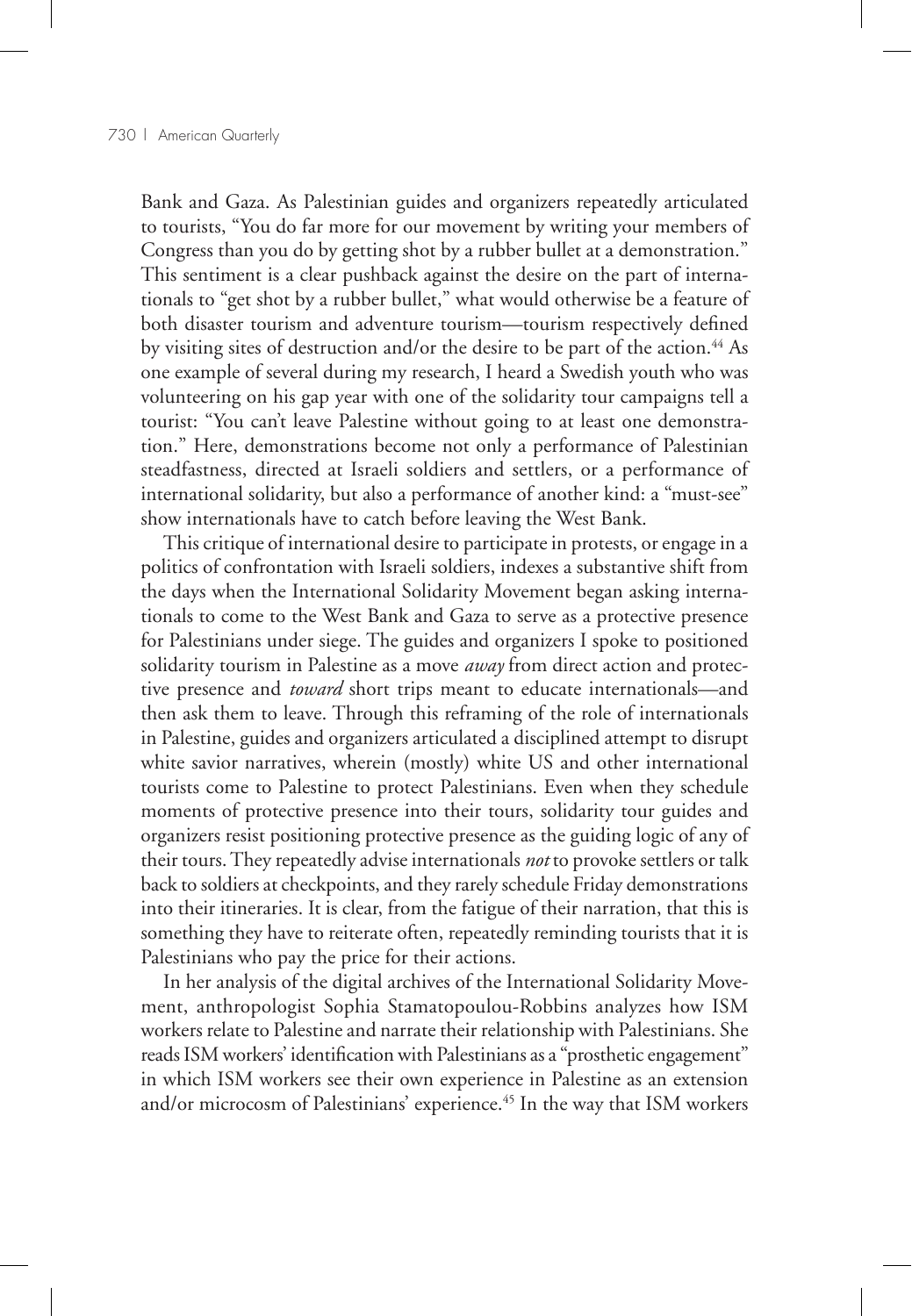frame their work, she argues, they identify with Palestinians as "experiencing" occupation rather than acknowledging an identification with Israelis based on complicity in the occupation as US citizens whose tax dollars and government support Israeli state practice. ISM workers' identification as "occupied," even temporarily, allows them to deny their own privilege in their capacity to leave Palestine.<sup>46</sup> Such critiques of international presence in Palestine that resembles ISM have made their way into the itineraries of solidarity tours. While there are some endeavors to show internationals "what it's like," there is a palpable turn away from allowing internationals to believe that they are "experiencing occupation" and toward an attempt to make them aware, at every turn, of their own privilege in Palestine.

As I show in the second half of this essay, what many solidarity tourists take away from their experience in Palestine is not a belief that they know "what it feels like" to be under occupation but rather feelings of "shame" and "guilt." These alternating sentiments can be understood as sometimes productive and sometimes incapacitating for tourists' attempts to be in solidarity with Palestinians under occupation. The shame and guilt tourists describe is directed not only at their governments, which enable Israeli occupation, but also at their own mobility in Palestine in contrast to the restricted mobility of the Palestinians guiding their tours. Written into solidarity tours is a negotiation of the fragmentation of the West Bank that includes, for example, handoffs of tourists at checkpoints between Bethlehem and East Jerusalem, separations between Palestinians and tourists in Hebron, and arbitrary searches at checkpoints and bus stops. In these moments, tour guides make tourists aware of their *difference*—not sameness—from Palestinians in terms of access, mobility, and privilege.<sup>47</sup> Tourists, then, are encouraged (despite the sentiment they bring to Palestine) *not* to feel like saviors who are making it possible for Palestinians to survive occupation, and *not* to feel the *same as* Palestinians, as though, somehow, by their abridged visit to Palestine, they know what it is like to be occupied. Instead, solidarity tour guides and organizers are attempting to disrupt the "prosthetic engagement" that can mark forms of international presence in Palestine; they remind tourists of their privilege and ask them not to become a fixture in Palestine but to return home where their work is more necessary because of their government's unabated facilitation of the occupation. "Your work is not here" is a refrain I heard tour guides repeatedly tell tourists during my research; they consistently redirected international desire to "stay" and "help" in Palestine and instead deliberately requested their presence *as tourists* for an orchestrated and curtailed amount of time.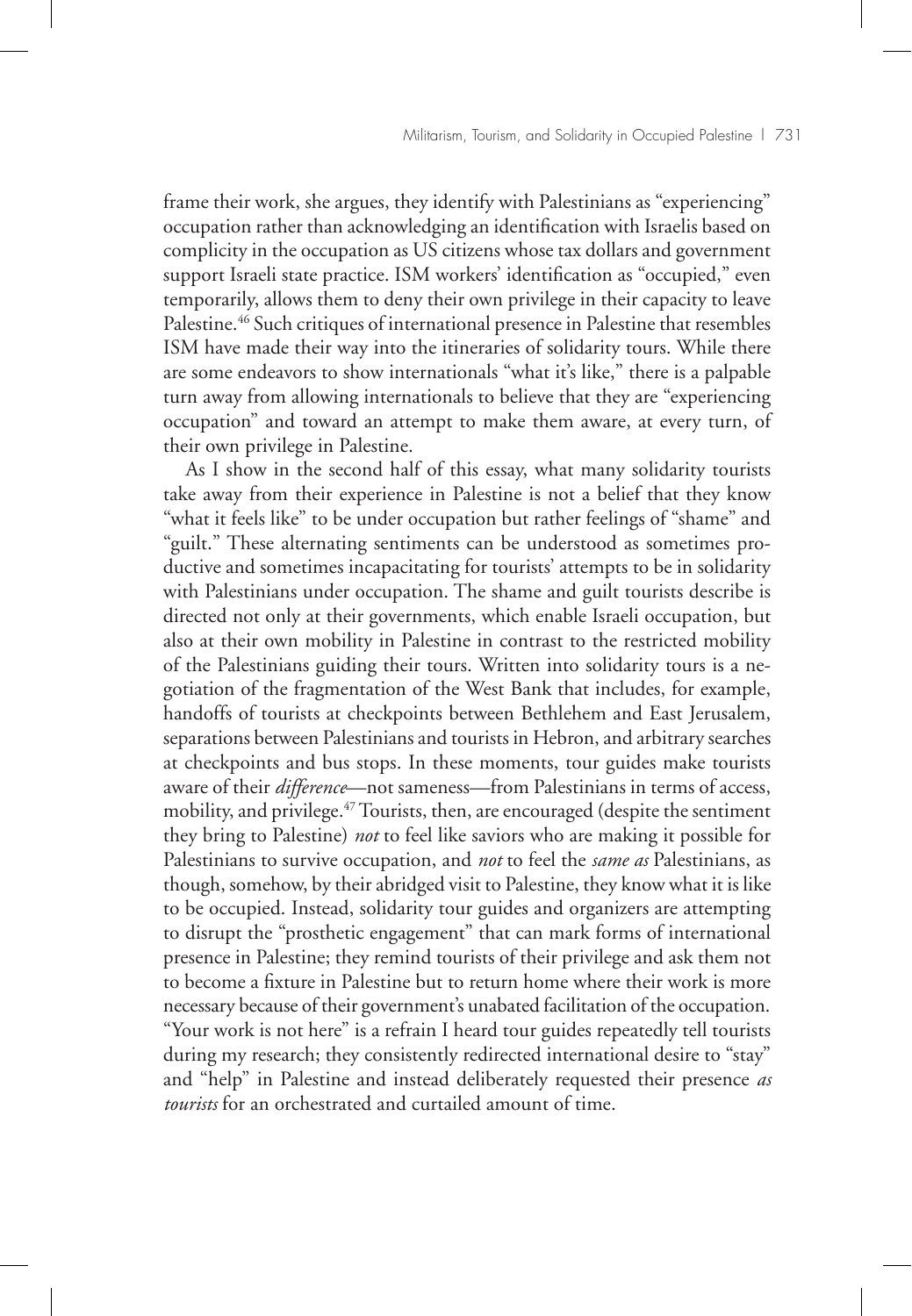#### **Walking Tours of Occupied Land**

The solidarity tour itineraries I participated in included day trips to West Bank cities and villages, weeklong thematic tours and/or advocacy workshops straddling the West Bank and East Jerusalem, bus tours through East Jerusalem, and walking tours in villages and city centers inside Israel that were once Palestinian. The itineraries were often structured around truncated visits in different cities where tourists participated in lectures, workshops, and guided tours. The tour guides I interviewed were independent tour guides, guides working with nongovernmental organizations, fieldworkers working to keep farmers on their land, guides working with human rights organizations, Palestinian youth volunteers, community activists who met with tourists, cultural workers, and executive directors of tourist agencies. The tourists' own affiliations and interests included antiprison organizing, antiracist organizing, academic research, Christian youth activism, queer anti-occupation activism, YMCA employment, familial ties to the land, and no identified affiliations at all. Their relationship to Palestine ranged from having family in Gaza and the West Bank to having never seen Palestine on a map.

In some spaces, solidarity tour guides stage a dissonance between what solidarity tourists are there to witness and the narratives they overhear Israeli guides telling rotating scores of other tourists. For example, at the Church of Nativity in Bethlehem, while most tourists hear narratives that focus solely on the birth of Christ, solidarity tourists will hear about Oslo's division of the West Bank, land annexation and settlement expansion in and around Bethlehem, and the lives lost in the thirty-nine-day siege of the town and church in 2002. These scenes signal, for solidarity tourists, Israel's monopoly over the entire tourism sector, even in spaces ostensibly under Palestinian control. In other spaces, solidarity tourists are given detailed explanations of how Oslo fractured the West Bank. In Beit Jala, for instance, tourists witness Israeli-only bypass roads connecting settlements that bisect and trisect Palestinian land. Guides explain that construction on these bypass roads began in 1993, seamlessly connecting settlements by cutting through Palestinian lands and olive groves. In other spaces, guides make tourists aware of the impact of the Wall on the economic and social life of Palestinians in the West Bank and East Jerusalem. In Bethlehem, as tourists walk along sections of the Wall in between military surveillance towers, guides describe the effects of the Wall in its multiple forms as concrete barrier, military road, and electric fence. Guides take these moments to emphasize the impossibility of their own movement; one solidarity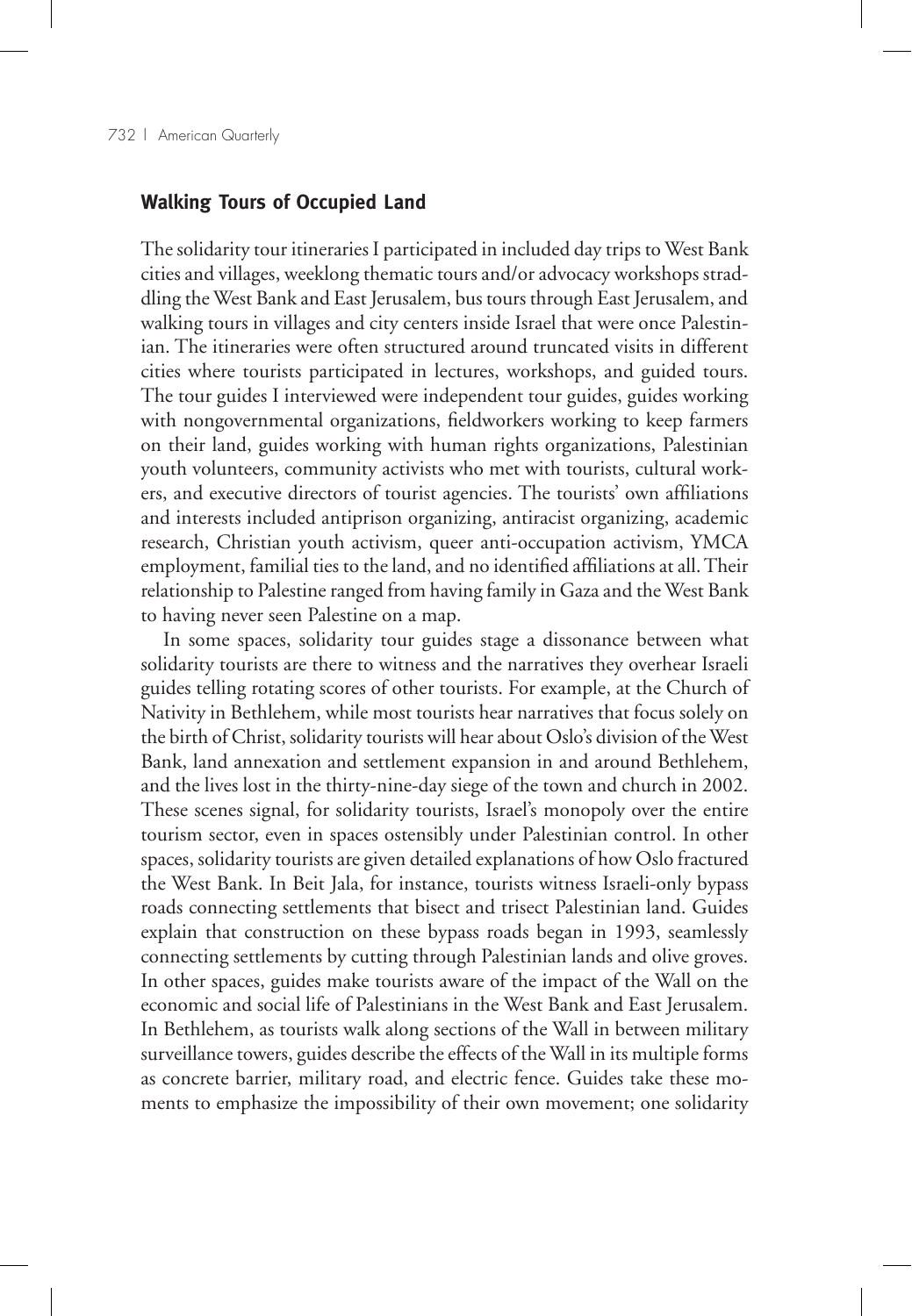tour guide frequently explains to tourists: "I can get to Copenhagen easier than I can get to Jerusalem."

Guides further emphasize this gulf between Palestinians on both sides of the Wall by facilitating a "trade-off" of tourists at Checkpoint 300, which separates Bethlehem from East Jerusalem. Here, organizers make sure that tourists understand that their Palestinian guide, who has facilitated their movement around the Bethlehem area thus far, cannot go with them. Tourists walk through the labyrinthine corrals of the checkpoint and wave their international passports in front of the bulletproof glass while the Palestinians next to them have to show their wrinkled permits and ID cards and place their fingers in the biometric scanner. Armed teenagers serving in the Israeli military sit behind the bulletproof glass or pace above and around the tourists and workers corralled within the walls of the checkpoint. Palestinian workers often hurriedly try to get through, while tourists sometimes slow down the process, marveling at the cage they—only momentarily—find themselves in. Israeli tourism posters adorn the walls inside the checkpoint, inviting passersby to visit the Dead Sea, to see the beach in Tel Aviv, to "experience Israel." The posters read, in English: "Every Day Is a Vacation." This humiliation is further exacerbated by the presence of tourists there, who *do* have access to all those spaces. This experience of the checkpoint demonstrates the ambivalent role of the solidarity tourist as one who both challenges and affirms racial and spatial inequalities in Israel/ Palestine. Tourists, in these walk-throughs, are presented with a checkpoint experience to, in some ways, simulate "the Palestinian experience." Yet they are also given detailed information on how this is only *some* Palestinians' experience: those who live in the West Bank, those who have work permits to even enter Jerusalem, or those who do this daily. Simultaneously, they are meant to witness, through this experience, how their own "checkpoint experience" differs vastly from that of the Palestinians next to them. In this way, even in these moments wherein guides attempt to approximate, for tourists, a sense of the occupation, they simultaneously work to make sure that tourists take note of the *disparity* in treatment they both witness and enact.

Guides further work to make tourists understand that the immobility they are witnessing is tethered to the racialized taxonomies of settler colonialism in Israel/Palestine. Inside the Old City of Jerusalem, tourists will see armed civilian settlers, settlers' armed bodyguards in plainclothes, groups of heavily armed young Israeli soldiers on every corner, and homes that settlers have taken over. After this, tourists board a bus to hear explanations of Israeli house demolitions in East Jerusalem and witness the occupation's effects, from the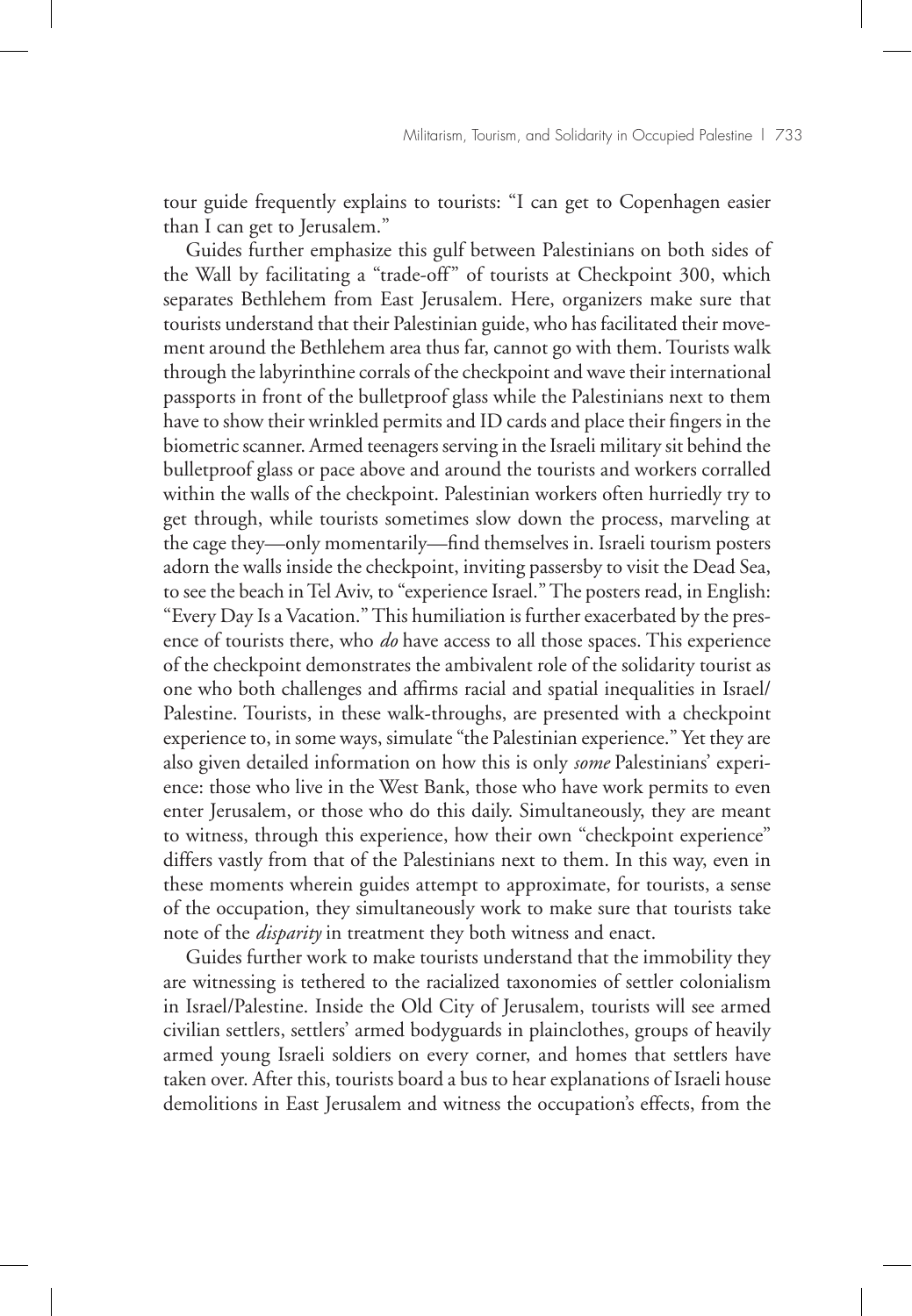lack of infrastructure and unpaved roads to the family reunifications made impossible with the Wall cutting through Abu Dis, splitting Palestinian neighborhoods in half, and severing the route that had long served as a throughway from Jerusalem to Jericho. Further, at various military checkpoints restricting movement in the West Bank, Palestinian guides will attempt to blend in with the internationals, allowing the Israeli soldier guarding the checkpoint to determine whether to let the collection of "just tourists" in. If the soldier mistakes a Palestinian tour guide for a European, or is otherwise too busy or distracted to notice, the guide will pass through the checkpoint unnoticed, or at least unflagged. Moreover, this "passing" is often only possible with a guard new to his or her post, as Palestinian tour guides in some of these spaces become recognizable to guards over time. Guides and organizers stress the arbitrary politics of identification in these contact zones; one tour guide routinely asks on his tours, when crossing the Qalandia Checkpoint with his yellow license plate that signifies Israeli citizens and residents of East Jerusalem, "Will they think I'm a Shlomo or an Ahmed?"48 He explains that usually he is Shlomo, but if the soldiers are feeling bored, if it is a slow day, he may be an Ahmed. Through this anecdote and others, tourists are meant to understand the extent to which entrance is contingent on "not looking Arab," and all mobility is at someone else's discretion; more specifically, this anecdote is meant to connote the deeply racialized policing of Palestinian mobility.

As a central part of showcasing militarized and racialized (im)mobility in the West Bank, guides inevitably bring tourists to Hebron; in my interviews with them, more than one guide emphasized, "you *have* to take them to Hebron." In Hebron, tourists walk alone down Shuhada Street, which once hosted a thriving market, a street so busy, one guide tells each group of tourists, that he used to have to hold hands with his father in order to not get lost in the bustling marketplace. Shuhada Street is now closed to Palestinians, including those who still live on the street and have to enter their homes from the back, who have cages around their patios to protect them from settler violence, who have signs in their windows that read "You are witnessing apartheid." Tourists often take in Shuhada Street alone, rarely seeing anyone else, since it has become a "ghost town." The city's main road is closed to the 177,000 Palestinians who live in Hebron, with access only to tourists, the 500–800 settlers who live there, and the  $1,500-2,000$  soldiers who protect them.<sup>49</sup> Guides intend for tourists to witness some of the more than four hundred stores that have been closed under military orders, some of the almost two thousand others that closed because of all the closures and checkpoints, and some of the more than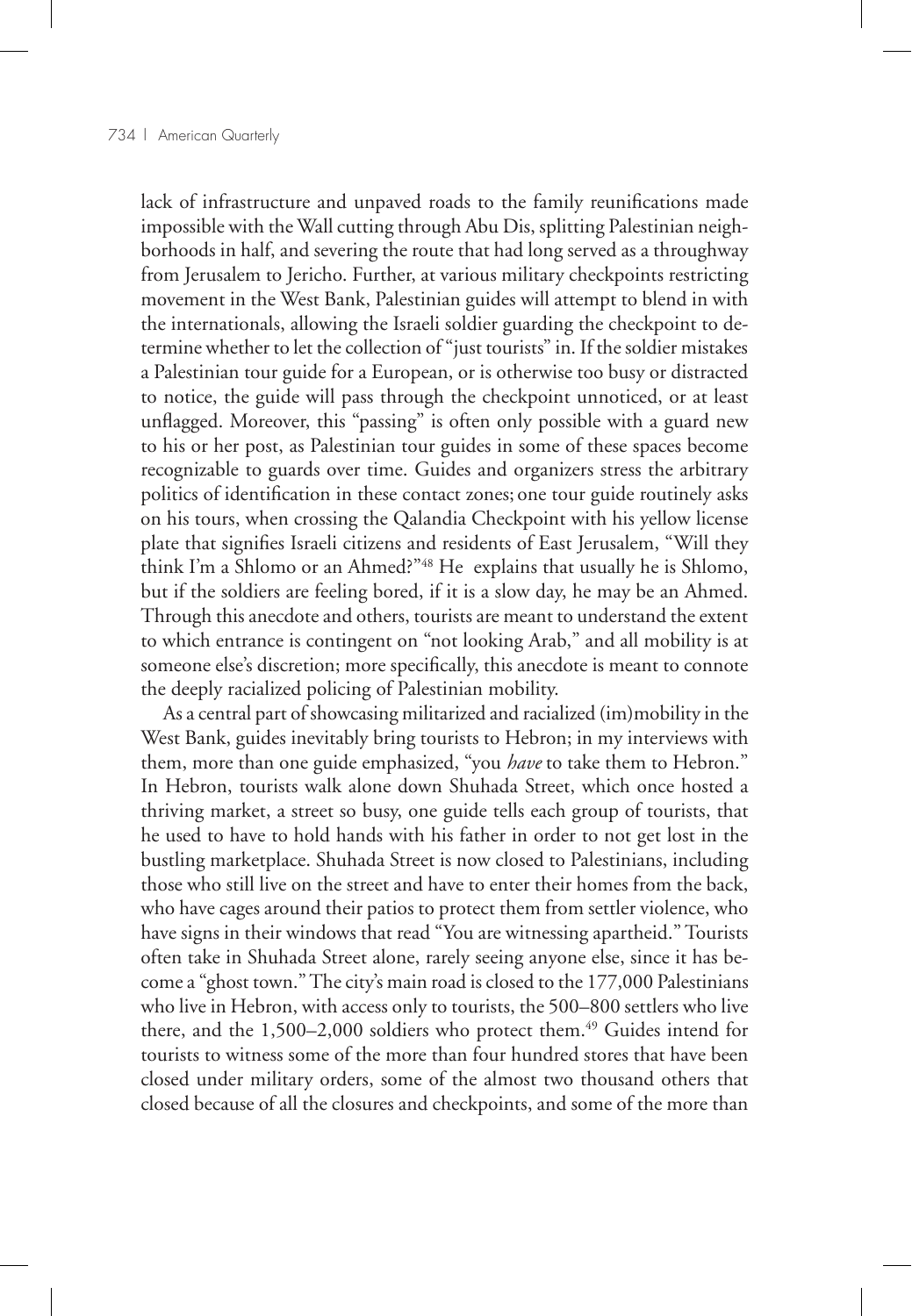one thousand emptied Palestinian homes.<sup>50</sup> When tourists file out of Shuhada Street to reunite with their guides, they exit walking on a street solely for settlers and tourists, while Palestinians file onto a street one-quarter the size of the one they are walking on, having to go through yet another checkpoint, and then another. Guides include Hebron in their itineraries, as it is such a starkly segregated space that unequivocally shows the violence of military rule while revealing the containment of Palestinian movement and tourists' comparative freedom to "explore." Through their itineraries in militarized spaces like Hebron, tour guides use the expansive mobility of tourists to underscore the restricted mobility of Palestinians; further, guides and organizers frame this contingency and racialized precarity of movement as a constitutive part of the regime of military occupation.

## **"I've Seen More of Palestine Than Many Palestinians"**

If one ostensible goal of tourism—solidarity tourism included—is to sightsee, part of the work of solidarity tourism in the West Bank is to *see* Palestine, and much of this seeing, tourists come to understand, is often far more capacious and expansive than what can be seen by most Palestinians. When asked about what resonated most during a ten-day tour of Palestine in 2012, Maggie Goff responded: "As an American who grew up in the Midwest, just the overwhelming amount of *militarism*, and *military presence*, in the West Bank was really shocking. *And the idea that I've seen more of Palestine than a large portion of the Palestinian population*."51 Here, much like Bousac's map, Goff demarcates the two things that most stood out on the tour: the spectacle of military occupation and the expansive vision and mobility of the tourist.<sup>52</sup> For Goff and other tourists I spoke to, the disparity between their own movement and that of the Palestinian guides and organizers orchestrating their movement is the starkest and most immediate memory they have of their time in Palestine. Yvonne Lory, another US tourist, describes her freedom of mobility at Checkpoint 300 and in Hebron as throwing into sharp relief both "the benefit and shame" of being a US citizen in Palestine. She recalled getting waived through the checkpoint while Palestinians were pulled aside and interrogated: "I would just get a smile and get passed right on by because of my passport."<sup>53</sup> In many ways, Lory was shocked more by the mobility and access she *embodied* than the discrimination she *witnessed*. Lory further described the guilt she felt in "touring" Palestine, as her "hard-earned money," in reference to her tax dollars, was "going to make life a living hell" for Palestinians.<sup>54</sup> In this reflection, Lory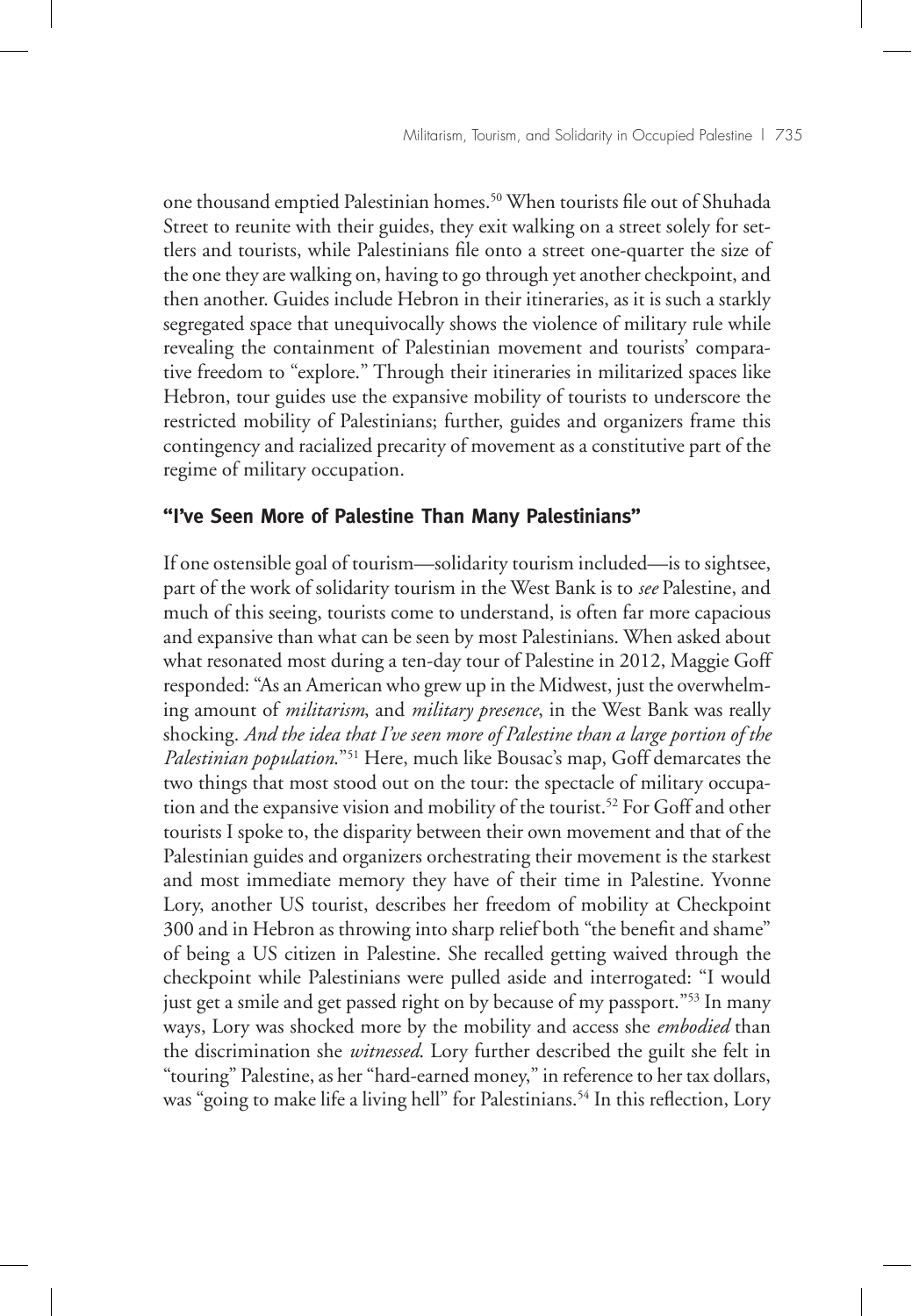describes her unchecked movement in Palestine and the shame of funding the system that enables that movement. In my interviews with them, tourists used the word *shame* with notable frequency to describe their tax dollars at work in constructing the geography of occupation in Palestine, to detail how they felt about the differential treatment they experienced and embodied as US citizens in Palestine, and to index their role as complicit subjects in the occupation.

Moreover, differently positioned tourists articulated their sense of "shame" in disparate ways. Sarah Alzanoon, a Palestinian American tourist who was on the same tour as Lory, also narrated the guilt she experienced as a US citizen in Palestine with the capacity to move throughout Palestinian space. However, Alzanoon's narrative differs markedly from Lory's and Goff's. Alzanoon's account demonstrates not only the complexity of solidarity tourism in Palestine but also the competing and multiple registers of complicity, familiarity, outrage, and shame that can inhere in a form of tourism that is structured as an anticolonial project. Alzanoon described her experience as the first Palestinian in her family—scattered, since 1948, across Jordan, Kuwait, Canada, and the United States—to see Palestine, outside of her relatives in Gaza, who have been unable to leave and whom she has never met. She described being detained at the airport for "somewhere between five and seven hours" before she was eventually allowed entry, kept in a room where they ostensibly "randomly check people," but which was populated, in her words, solely by "brown people like me."55 Alzanoon's relationship to Palestine as a tourist is connected to both her brownness and her identity as a Palestinian American, coupled with the weight of being her family's emissary of return—if only for a fleeting moment. Her first moments in Palestine echo countless other experiences of discriminatory and racist policies at Ben Gurion Airport at the same time that they set her apart from many of the other participants on solidarity tours.

While Alzanoon's capacity for movement differed from her white counterparts with US passports upon her arrival in Israel/Palestine, once in Palestine and outside the airport, her mobility approximated their movement more than it did the Palestinians with whom she identified and felt a shared lineage. She describes, as one of the most resonant moments from her time in Palestine that continues to haunt her, when the bus she was on stopped at the checkpoint between Bethlehem and Jerusalem and all the Palestinians were ordered off the bus in order to be searched. Alzanoon recounted a soldier carrying an assault rifle beginning the search process as Palestinians around her began exiting the bus: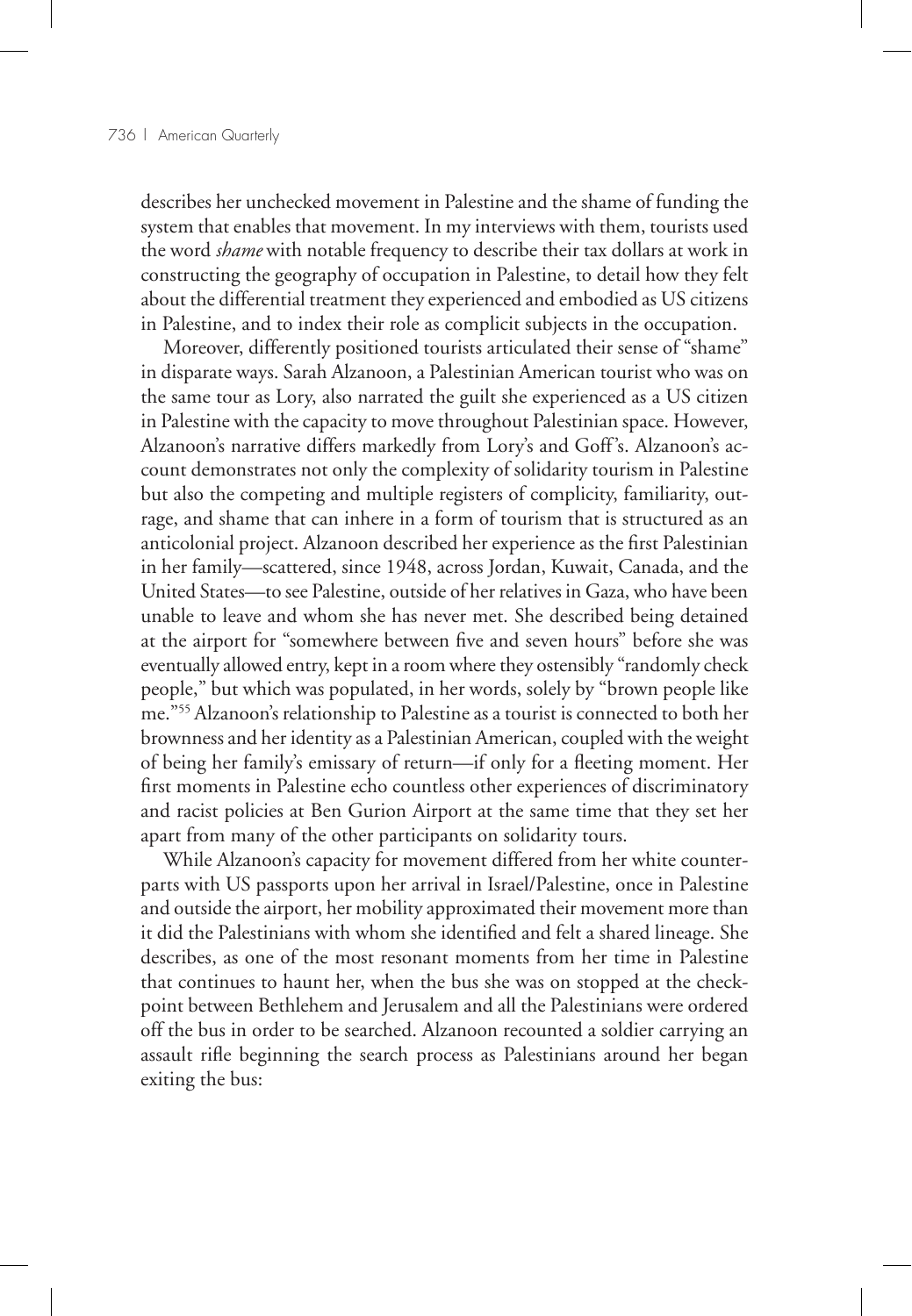So they all get off the bus and then I get off the bus, too, because I'm [a Palestinian]. And this Palestinian lady looks at me, with this strong look, and she's like, "you don't have to get off; just stay," is what she was pretty much telling me, like "you don't have to go through this." So I just stayed. So they all have to get strip-searched, pretty much all the Palestinian people, with Palestinian IDs, but because I was a foreigner—even though I'm just as Palestinian as them—but I have my American passport, I get more rights than the people that have lived there, and their ancestors who have lived here for hundreds of years, and they pay taxes to Israel.<sup>56</sup>

She rephrased this in more certain terms: "I have more rights than them, *from being a tourist*, even though I'm just as much a Palestinian."57 Here, Alzanoon describes her fear and anxiety, her confusion about her place as a Palestinian American in Palestine, and her inability to comprehend the level of movement this time not restricted by her brownness but granted by her citizenship. Her role as a tourist, and not as a Palestinian, is sedimented in moments like this as much as it is troubled by moments like her detention in the airport. She thus describes her movement through Palestine as characterized by an expansiveness made possible both by her legal status as a US citizen and by her particular experience of diaspora, as a Palestinian American with the freedom to move around Palestine in contrast to West Bank Palestinians surrounding her, who are routinely subject to the violence and humiliation of checkpoints and whose movement is foreclosed at worst and surveilled at best.

Alzanoon further tethered her feelings of guilt not only to her tax dollars and her mobility within Palestine but also to her capacity to *return home.* She repeatedly explained how she can "go home and not worry that there's going to be an intifada the next day."58 While, earlier in the interview, Alzanoon articulated her struggle to *enter* Palestine as a mark of her otherness in Israel, here she positions her capacity to *leave* as indexing her privilege. Alzanoon's ability to "go home" punctuates her ambivalence about her position as a Palestinian American in Palestine: in her experience of diaspora, "home" both *must* be elsewhere and *can* be elsewhere.59 Alzanoon's time in Palestine thus serves as a painful reminder that, while she can see more of Palestine than the Palestinians who live there, she is not recognized as Palestinian *in the same way*—by either Palestinians or the Israelis who police them. In this way, even her mobility in Palestine is a reminder of her exile.<sup>60</sup>

Though differently positioned, and articulating radically different relationships to Palestine, many tourists with whom I spoke described these moments of their own asymmetrical freedom of mobility as the moments that most resonated with them and catalyzed their activism back home. These moments, in which they embodied, and not only observed, starkly racialized disparity in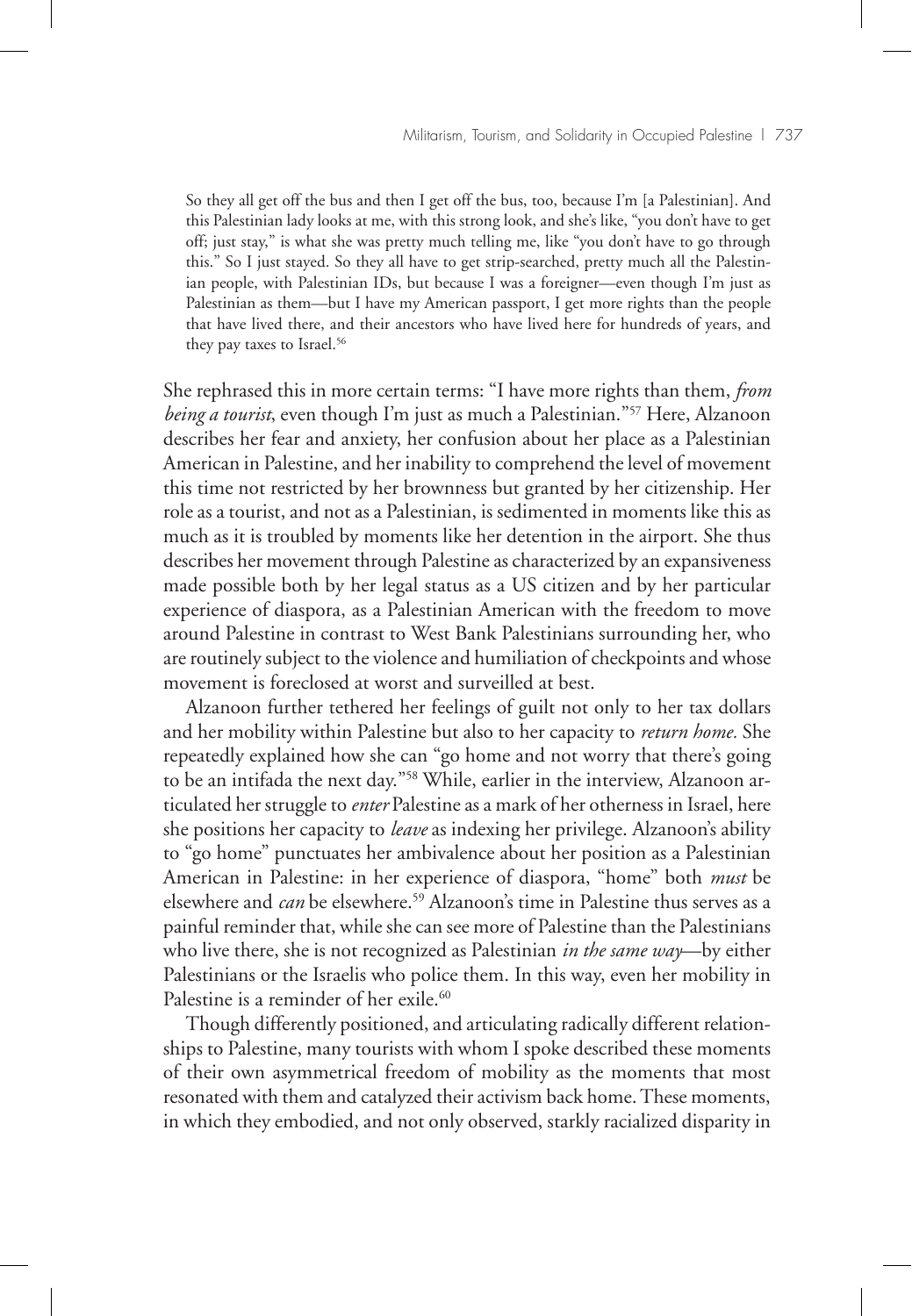Palestine animated their understanding of colonial violence and its effects. In solidarity tour itineraries, while tour guides are navigating and narrating the fragmented terrain they have inherited, tourists are rehearsing the segregation that inheres within it. Solidarity tours ask tourists to reenact and perform the very practices of apartheid that they are ostensibly in Palestine to critique. This, I argue, is not an unfortunate contradiction of solidarity tours or an accidental hypocrisy of their structure. Instead, it is a strategic choice on the part of Palestinian organizers and guides to *employ* the asymmetries of both power and mobility that make possible the movement of tourists in the West Bank in order to underscore the difference—and not sameness—of internationals in Palestine. Solidarity tour guides are not trying to facilitate an adventure tour that enables tourists to "play" at being occupied, nor are they encouraging tourists to embark on a disaster tour that results in tourists asking, "What can we do?" Rather, solidarity tour guides are crafting starkly asymmetrical itineraries that force tourists to ask what they are *already doing* that makes possible the freedom of mobility they are embodying and the containment under occupation they are witnessing.

## **Conclusion: Exported Tear Gas and Reminders of Complicity**

In December 2013, the US Agency for International Development (USAID) donated almost \$400,000 to Christmas celebrations on Manger Square in Bethlehem, a move both the mayor of Bethlehem and the Palestinian Ministry of Tourism celebrated as a boon to Palestine's tourist economy. The logic behind this donation was to boost Christmas tourism to Bethlehem and "increase the share of tourist dollars spent at the birthplace of Christ."61 Signs peppered Manger Square that read "USAID—A gift from the American people."62 Local activists, however, wanted to show tourists *what else* constituted a gift from the American people: spent tear gas canisters and stun grenades fired at youth in the Aida Refugee Camp less than a mile away. Activists affixed tear gas canisters with "Made in the USA" emblazoned on them to a small Christmas tree in Manger Square to show tourists what their tax dollars, at a rate of \$3 billion per year, were actually buying in Israel/Palestine. This method of exposing tourists to the violence visited on Palestinians in their name and with their money is echoed on solidarity tours. In spaces like Bil'in, where the village's Popular Committee Against the Wall will host a tour group on a Wednesday and lead a demonstration against the Wall on a Friday, guides will pick up spent tear gas canisters and make sure that tourists take note of the label. "CTS" is stamped on the canister next to a complete address: Combined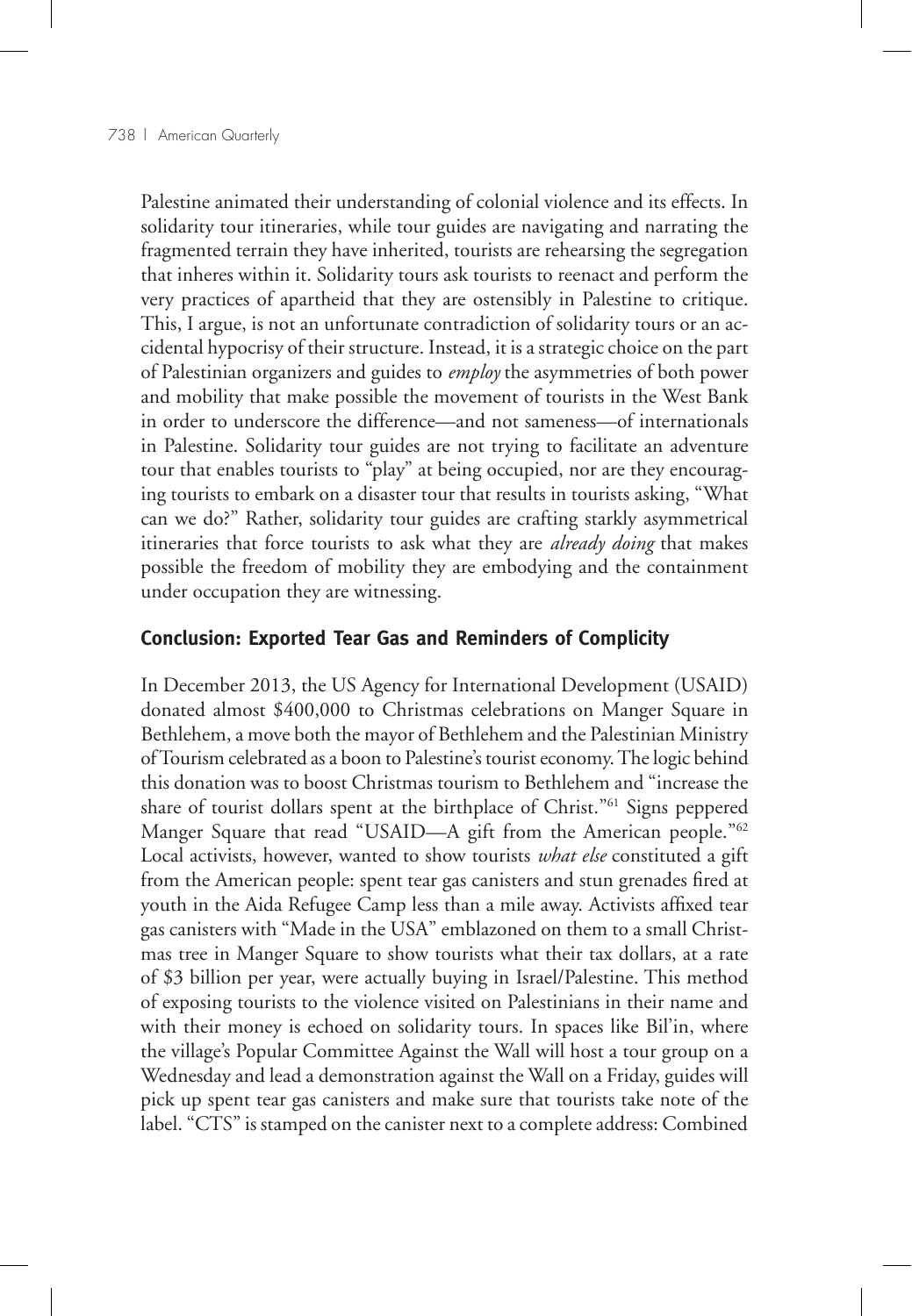Tactical Systems, 388 Kinsman Road, Jamestown, PA 16134, alongside the phone and fax number. "Made in the USA" can be read clearly on the label.

Mustafa al-Arraj, one of the coordinators of the action to decorate Manger Square with these other US "donations," was arrested by Palestinian police later that day for disrupting the otherwise pleasant Christmas scene. Bethlehem police spokesman Loay Zreiqat, for his part, expressed concern that the grenades would "scare tourists."63 Al-Arraj responded by pointing to the USAID plaques as a provocation: "They help us with schools and hospitals," he explained, "but they also help occupy us. The United States is complicit in the Israeli occupation. They give us \$1 for some project and then give Israel \$1 million to hit us with tear gas and shoot us."<sup>64</sup> In this 2013 scene, we see a \$400,000 donation from the United States to support "Palestinian tourism," a simultaneous Israeli attack on Palestinian youth with US-made weapons only steps away in Aida Refugee Camp, and a protest installation crafted from the debris of the attack. We see Palestinian police arresting protesters for threatening tourism and "disturbing the peace" and Palestinian activists attempting to remind tourists of the ways they are deeply implicated in Israel's occupation. Solidarity tourists, too, face constant reminders of their complicity in the structures of containment and racialized violence that they are ostensibly only witnessing. This is not a tourism defined by efforts, like those of the Ministry of Tourism, to simply increase the number of visitors to Bethlehem. Like the tourists in Manger Square, solidarity tourists are asked to rethink the narrative they are sold about Israel/Palestine. They are asked to reframe the question of what they can "do" in Palestine to what they are already doing that sustains the occupation, and what they can do, back home, to end it.

How much tourists are moved to action, and just how much they do when they get home, is exceedingly difficult to quantify. Many tour agencies and organizations have a difficult time tracking the work that tourists do post-tour and craft advocacy positions to discern more clearly the "outcome" of their tours. This is especially true because some of what tourists "do" post-tour is not always legible or immediately tangible—while some tour alumni participate in demonstrations and advocacy work, or report back to community groups, many others put what they witness to work by talking to their friends and family, letter writing, and joining already extant boycotts, divestment, and sanctions campaigns. Indeed, when I asked tour guides what they saw solidarity tourism *doing*, they often responded not only by describing what tourists do back home but also by emphasizing what they saw solidarity tourism *doing in Palestine*. In this regard, they spoke about a different kind of witnessing: not *tourists* witnessing the daily indignities of the occupation, but *tour guides*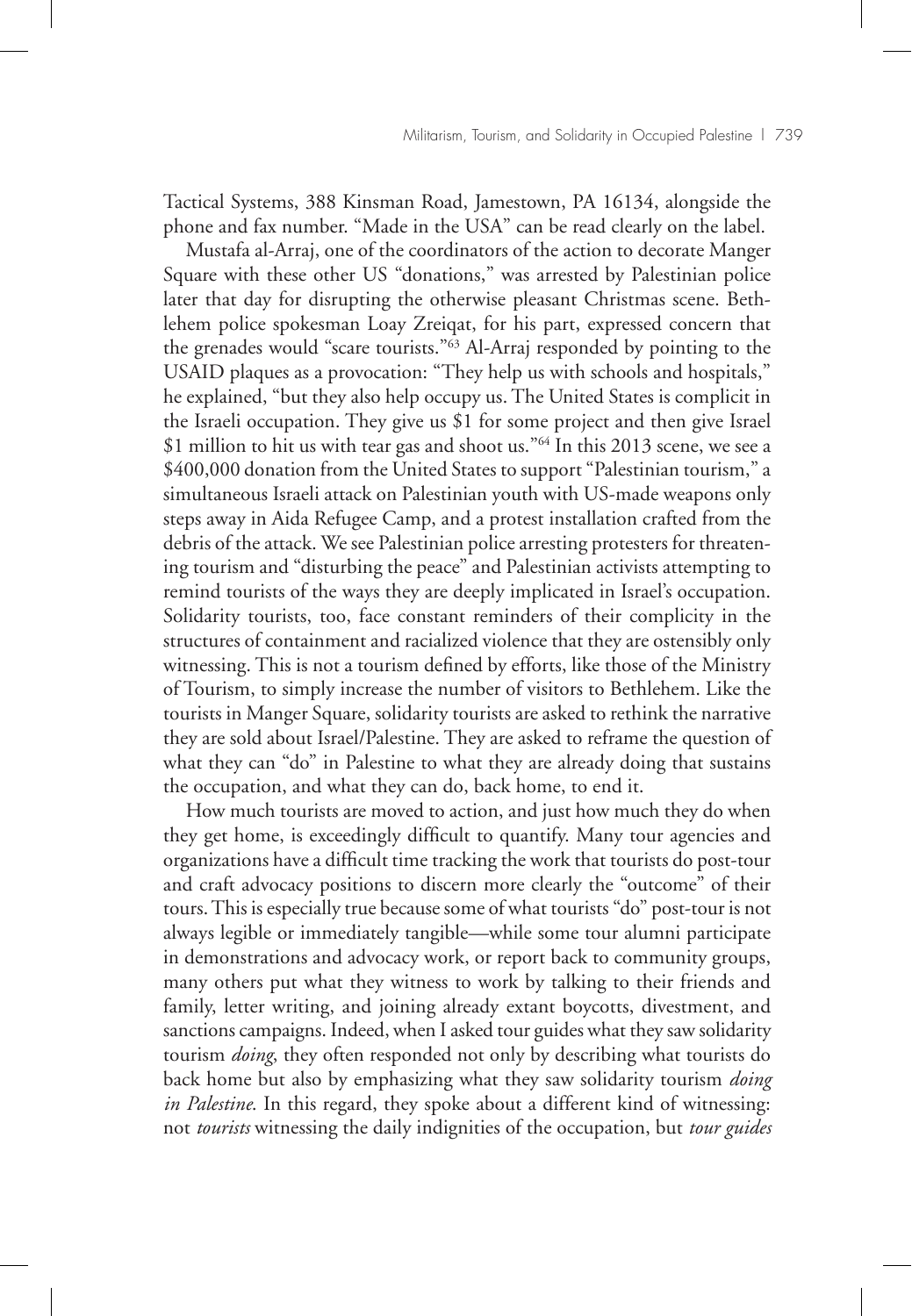witnessing small victories against the ongoing colonization of Palestinian land. Yazan Al-Zubaidy, then a fieldworker and guide on olive planting and harvesting initiatives, described the changes he witnessed from taking tourists to Hebron. He explained how the income provided by tourists eating with the same family in Hebron has, for example, allowed them to stay in their house.65 He continued, "If they had no income, they would just leave and sell their house to the Israelis."66 Even more, he adds, "before, where there was only their shop, now there are four shops around them."67 Here, Al-Zubaidy describes how he—and not only the tourists—"witnesses" in Palestine. As a result of solidarity tours, he has witnessed one family keep their shop open and four other families open shops next door. "This is resistance," he concludes. "Just to stay where you are. And to live."68 He also detailed the effect this witnessing has on him, as a Palestinian living in Bethlehem. He defined his continual, repeated, and daily descriptions of the occupation as an inoculation against complacency in the occupation itself. The consistent narration of occupation, he argued, resists just accepting, for example, that the Wall is there. "Israel wants us to forget," he explained, positioning his work as a solidarity tour guide as a refusal of that erasure.<sup>69</sup>

Rooting Palestinians to their land, moreover, is not unrelated to the narration that recounts their dispossession. Baha Hilo, an independent solidarity tour guide in Palestine, described his work, and particularly his work on olive harvesting and planting campaigns, first, as trying to keep Palestinians on their land, and second, as a critical intervention in Israeli state-sanctioned narratives. Detailing Israel's refutation of Palestinian narratives and Palestinian credibility, he explained how one narrative routinely gets circulated: "What Israel tries to do, through tourism, is sell its own story, where the Palestinian is not part of the story. The Palestinian is the problem in the story. The Palestinian is scary in the story. So, what has emerged today is that you find Palestinian people who are under Israel's control trying to take over this job by themselves, trying to correct the story that the State of Israel sells about us."70 This language of erasure, exposure, and correction parallels what Edward Said has described as the "permission to narrate," noting that Palestinian refugees, in particular, have had to watch the "modern spectacle" of Israel, and the "unending ceremony of public approbation" for the force that dispossessed them, while being asked to "participate in the dismantling of their own history."<sup>71</sup> In this way, Hilo positions solidarity tourism as a disruption of the colonial logic that dispossesses Palestinians of both their land and their capacity to narrate.

Yet solidarity tourism is wholly, deliberately *tourism*. It is, by design, a truncated visit, a tour, with the tourists positioned as distinct from the Palestinians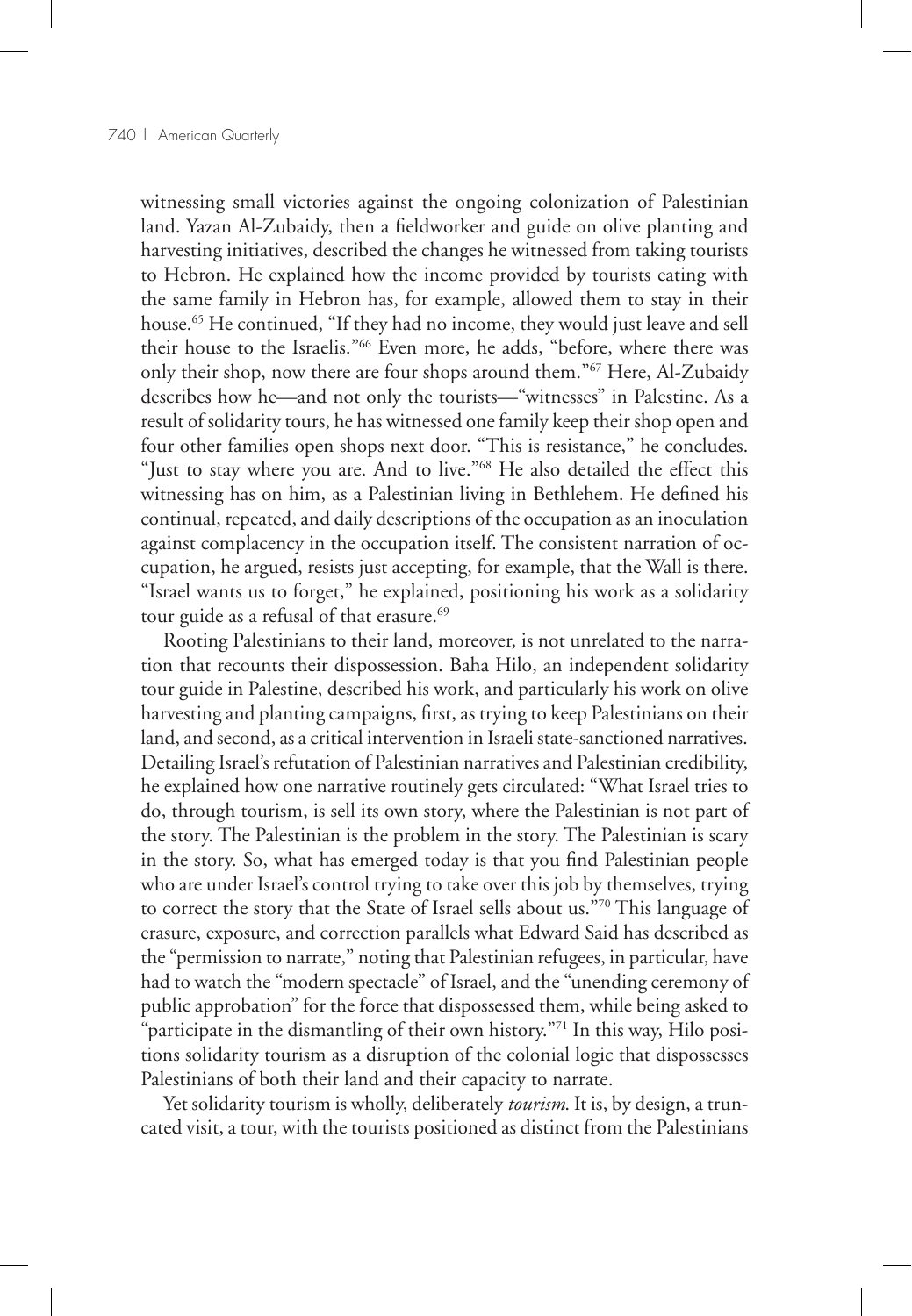facilitating their movement: differently situated, differently privileged, and differently contributing to the occupation they are ostensibly in Palestine to help upend. It is, in many ways, like tourism writ large: voyeuristic, reductive, and incomplete. Solidarity tourists come to Palestine with a host of assumptions and desires that tour guides routinely have to recalibrate in the space of less than a week and, sometimes, in the space of less than two hours. Solidarity tours are crafted—like the tree decorated with stun grenades—to produce a spectacle of occupation that tourists cannot continue to deny; they provide *evidentiary weight* of an occupation in which tourists are implicated and may wish they could ignore.<sup>72</sup> Solidarity tours are also wholly, deliberately asymmetrical. Tourists walk in spaces their Palestinian tour guides cannot, get waved through checkpoints while Palestinians next to them in line get turned back, and stand on Jerusalem ground or Tel Aviv beaches that West Bank Palestinians can often only imagine.

In this context of shrinking access to their land—what Julien Bousac illustrated in 2009 as an increasingly archipelagic terrain—Palestinian tour guides are using solidarity tourism, in all its fraught asymmetries, to expose the fragmented terrain they have inherited and attempt to stay rooted on the land that remains. They are working to confront the fiction that heralds the United States as an "honest broker" in a "two-sided conflict" or, even more, as "aiding" Palestine, and the deception of a tourism that positions Bethlehem as Israel and Israel as a beacon of progress and modernity in a hostile and dangerous Middle East. Instead, they are working to expose the United States' role in sedimenting Israel's settler colonial violence that began not in 1967 but with the foundational violence of the establishment of the state, and continues apace with expanding settlements, the constriction of Palestinian movement, and the daily violence that threatens Palestinian land and lives. Like Manger Square's grenade ornaments, solidarity tour guiding is a performance of transforming the detritus of war into ornamental reminders of complicity. These performances, their organizers hope, help Palestinians stay on land that has become a set of islands, help fashion four shops out of one, and help hosts stay in their homes under the constant threat of exile. When we imagine what it means to "tour occupation," then, it is worth asking what solidarity tourism *does* and for *whom*, from those who craft its itineraries to those who traverse its routes, to those who witness, feel, and reenact its effects.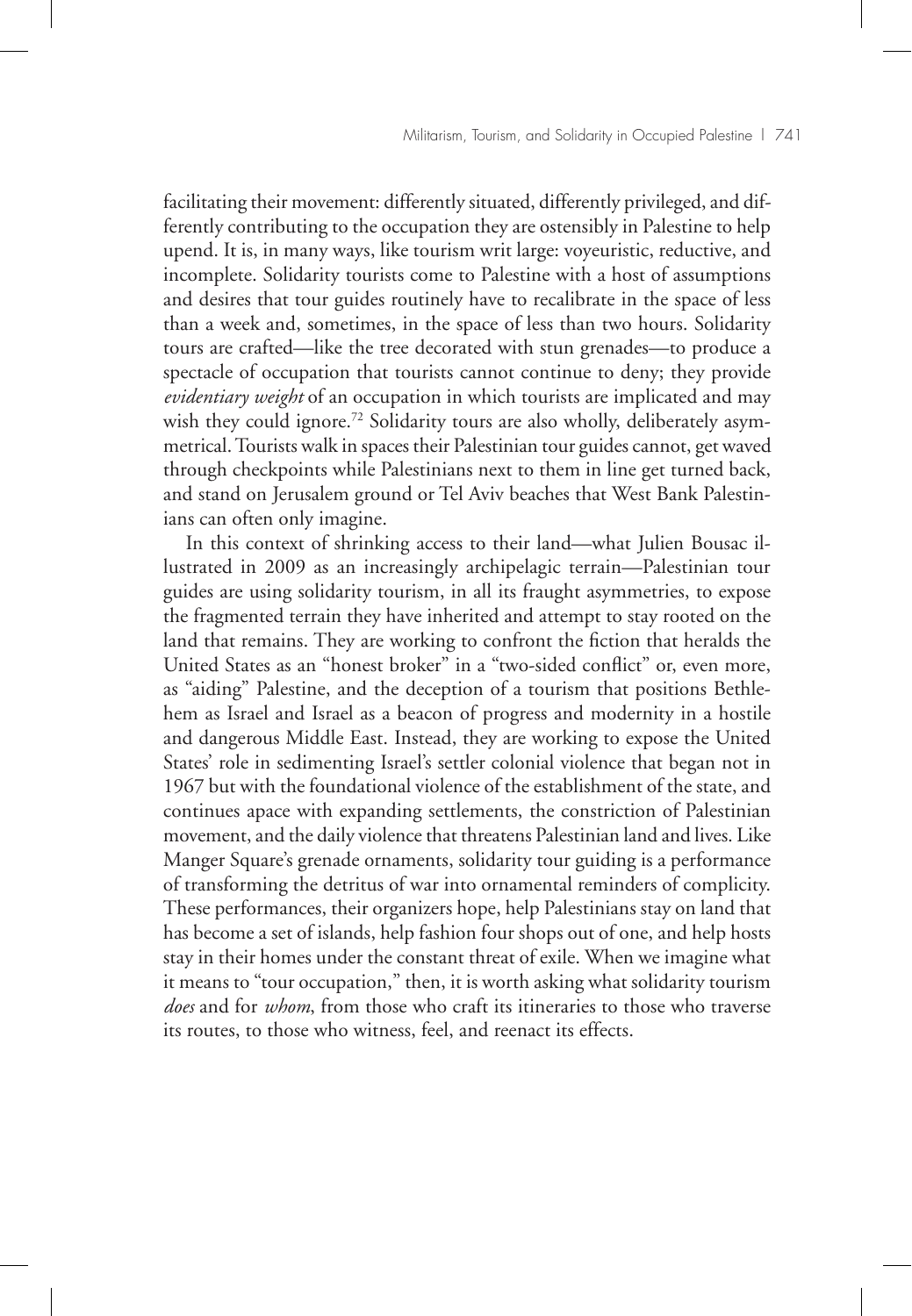#### **Notes**

I want to thank the organizers, tour guides, and tourists who generously allowed me to interview them during my research. Thank you, especially, to Baha Hilo, Yazan Al-Zubaidy, Sarah Alzanoon, Maggie Goff, and Yvonne Lory, whose words are reflected here in detail. Thank you also to Julien Bousac for allowing me to reproduce his map in this essay. Funding from the Palestinian American Research Center made this research possible. A special thanks to Barbara Harlow and A. Naomi Paik for their comments on earlier versions of the arguments presented here and Gary Fields for his feedback on an earlier draft of this essay. I am grateful to Marisol LeBrón for her insightful suggestions and feedback, as well as the organizers, moderators, copanelists, and audience members who commented on different iterations of this essay at the American Anthropological Association's annual meeting in 2014 and at Brown University's New Directions in Palestinian Studies Symposium in 2015. Finally, I want to thank Vernadette Vicuña Gonzalez, Jana K. Lipman, and Teresia Teaiwa, both for their comments and for crafting this special issue, as well as the two anonymous reviewers at *American Quarterly* whose suggestions strengthened the piece immensely.

- 1. Julien Bousac, "L'archipel de Palestine orientale," drawn for *Le Monde Diplomatique* (2009). See Robert Mackey, "The West Bank Archipelago," *The Lede: The New York Times Blog*, May 7, 2009, thelede. blogs.nytimes.com/2009/05/07/the-west-bank-archipelago/?\_r=0. The West Bank version of his map is excerpted from his larger map "L'État-Archipel de Palestine," which connects the island of Gaza to the West Bank with a dotted line titled "liaison interrompue," or "connection interrupted."
- 2. Aware of the ways in which his map may lend itself to accusations of depicting Israeli Jews being "pushed into the sea," Bousac underscores that his map is distinctly *not* about "'drowning' or 'flooding' the Israeli population, nor dividing territories along ethnic lines." He explains, it "is simply 'an illustration of the West Bank's ongoing fragmentation based on the (originally temporary) A/B/C zoning which came out of the Oslo process'" (Mackey, "West Bank Archipelago"). It should also be noted that this map is not aspirational but diagnostic; it documents the post-Oslo fragmentation that has already marred the West Bank and Gaza.
- 3. I borrow the term *regulatory regime* from Irus Braverman, "The Regulation of Olive Trees in the Occupied West Bank," *PoLAR: Political and Legal Anthropology Review* 32.2 (2009): 239.
- 4. Dean MacCannell, *The Tourist: A New Theory of the Leisure Class* (New York: Schocken Books, 1976).
- 5. John Urry, *The Tourist Gaze* (New York: Sage, 1990).
- 6. Edward Bruner, "Of Cannibals, Tourists, and Ethnographers," *Cultural Anthropology* 4.4 (1989): 438–45; Bruner, *Culture on Tour: Ethnographies of Travel* (Chicago: University of Chicago Press, 2005).
- 7. Florence Babb, *The Tourism Encounter: Fashioning Latin American Nations and Histories* (Stanford, CA: Stanford University Press, 2010).
- 8. John Hutnyk, *The Rumour of Calcutta: Tourism, Charity, and the Poverty of Representation* (London: Zed Books, 1996); Mary Mostafanezhad, *Volunteer Tourism: Popular Humanitarianism in Neoliberal Times* (London: Ashgate, 2014).
- 9. Dean MacCannell, *The Ethics of Sightseeing* (Berkeley: University of California Press, 2011).
- 10. See, e.g., Lynell Thomas, *Desire and Disaster in New Orleans* (Durham, NC: Duke University Press, 2014).
- 11. See Phaedra Pezzullo, *Toxic Tourism: Rhetorics of Pollution, Travel, and Environmental Justice* (Tuscaloosa: University of Alabama Press, 2007).
- 12. On militourism, see Teresia Teaiwa, "Reading Gauguin's Noa Noa with Epeli Hau'ofa's Kisses in the Nederends: Militourism, Feminism and the 'Polynesian' Body," in *Inside Out: Literature, Cultural Politics, and Identity in the New Pacific*, ed. Vilsoni Hereniko and Rob Wilson (Boulder, CO: Rowman and Littlefield, 1999), 249–64. On the coalescence and routinization of militarism and tourism in spaces of US imperial reach, see early works like Cynthia Enloe, *Bananas, Beaches, and Bases: Making Feminist Sense of International Politics* (Berkeley: University of California Press, 1989); and more recent works like Vernadette Vicuña Gonzalez, *Securing Paradise: Tourism and Militarism in Hawai'i and the Philippines* (Durham, NC: Duke University Press, 2013). For work on tourism, militarism, and memory, see, e.g., Scott Laderman, *Tours of Vietnam: War, Travel Guides, and Memory* (Durham, NC: Duke University Press, 2009).
- 13. See, e.g., Adria Imada, *Aloha America: Hula Circuits through U.S. Empire* (Durham, NC: Duke University Press, 2012).
- 14. See, e.g., Jamaica Kincaid, *A Small Place* (New York: Farrar, Straus and Giroux, 1988); Derek Walcott, *What the Twilight Says* (New York: Farrar, Straus and Giroux, 1988); Jacqui Alexander, *Pedagogies*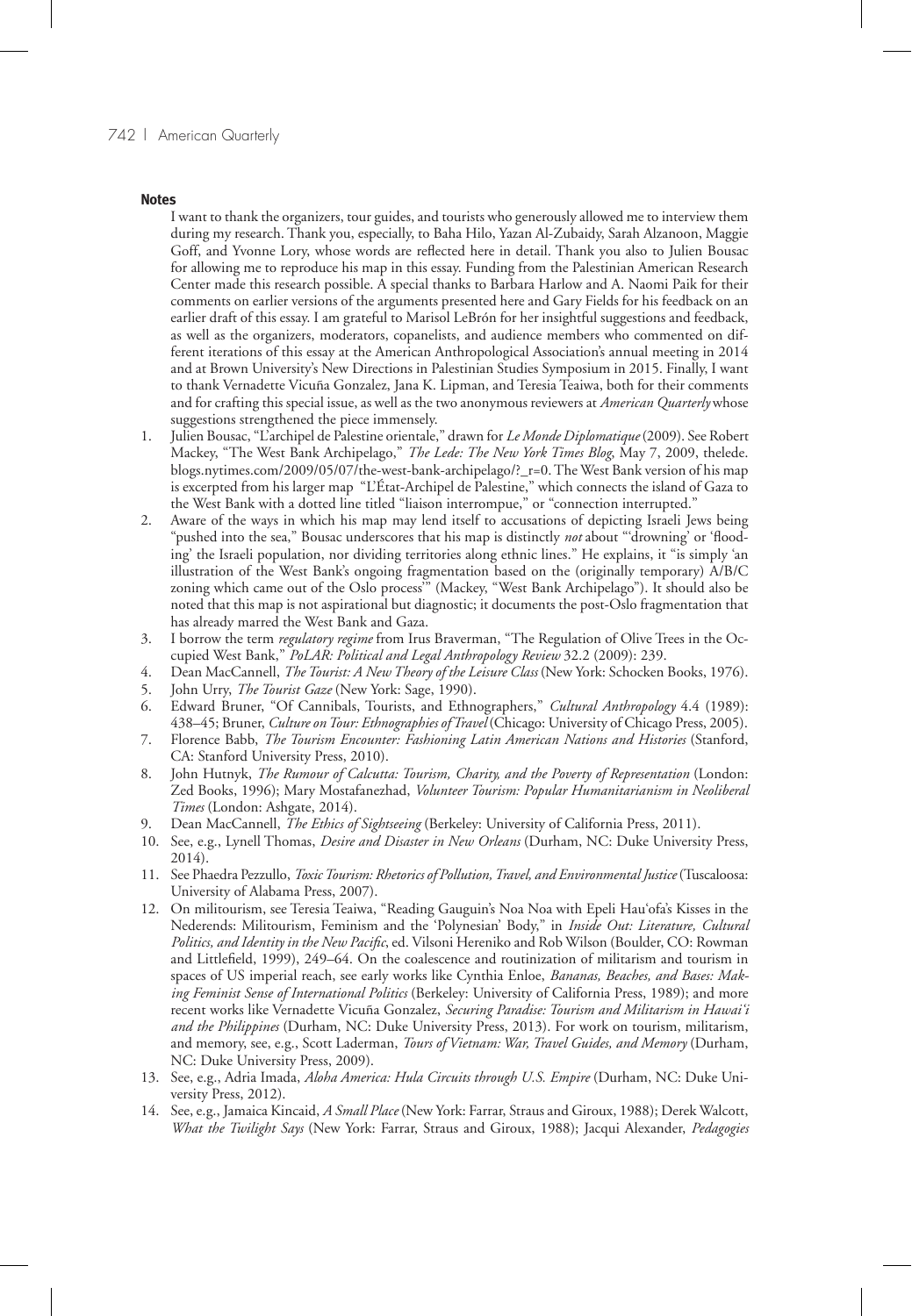*of Crossing: Meditations of Feminism, Sexual Politics, Memory, and the Sacred* (Durham, NC: Duke University Press, 2005).

- 15. In thinking about the relationships between tourism and colonialism, and especially how tourism has paved the way for colonial projects, I am indebted to Edward Said, *Orientalism* (New York: Vintage, 1978); and Timothy Mitchell, *Colonising Egypt* (Berkeley: University of California Press, 1991).
- 16. See, e.g., Adria Imada's work and Laura Barraclough, Wendy Cheng, and Laura Pulido, *People's Guide to Los Angeles* (Berkeley: University of California Press, 2011).
- 17. Waleed Hazbun, *Beaches, Ruins, Resorts: The Politics of Tourism in the Middle East* (Minneapolis: University of Minnesota Press, 2008).
- 18. Rebecca Stein, *Itineraries in Conflict: Israelis, Palestinians, and the Political Lives of Tourism* (Durham, NC: Duke University Press, 2008).
- 19. See Yael Zerubavel, *Recovered Roots: Collective Memory and the Making of Israeli National Tradition*  (Chicago: University of Chicago Press, 1995). Other work on tourism in Israel includes books on birthright tourism, like Shaul Kelner, *Tours That Bind: Diaspora, Pilgrimage, and Israeli Birthright Tourism* (New York: New York University Press, 2010).
- 20. Alexander Koensler and Christina Papa, "Political Tourism in the Israeli-Palestinian Space," *Anthropology Today* 27.2 (2011): 13–17.
- 21. Rami Isaac's work includes "Alternative Tourism: New Forms of Tourism in Bethlehem for the Palestinian Tourism Industry," *Current Issues in Tourism* 13.1 (2010): 21–36; "Moving from Pilgrimage to Responsible Tourism: The Case of Palestine," *Current Issues in Tourism* 13.6 (2010): 579–90; and "Palestinian Tourism in Transition: Hope, Aspiration, or Reality?," *Journal of Tourism and Peace Research*  (2010): 16–26. See also Eldad Brin's site-specific studies of Jerusalem ("Politically-Oriented Tourism in Jerusalem," *Tourist Studies* 6.3 (2006): 215–43) and studies that attempt to illustrate "both sides" of tourism in Israel/Palestine, like Richard Clarke's work on Israeli settler tours and Palestinian alternative tours in Hebron ("Self-Presentation in a Contested City: Palestinian and Israeli Political Tourism in Hebron," *Anthropology Today* 16.5 (2000): 12–18). Further, see Rebecca Stein on Zochrot's tours *inside* Israel's 1948 borders to Palestinian villages depopulated by Israel in 1948 ("Israeli Routes through Nakba Landscapes: An Ethnographic Meditation," *Jerusalem Quarterly*, no. 43 (2010): 6–17).
- 22. Ayman Abu Zulof, interview by author, Beit Sahour, August 22, 2012. For more on the tax boycott during the first intifada, see Joost R. Hiltermann, "Israel's Strategy to Break the Uprising," *Journal of Palestine Studies* 19.2 (1990): 87–98. For more on histories of the tax resistance and alternative farming in Beit Sahour, see Anne Grace, "The Tax Resistance at Bayt Sahur," *Journal of Palestine Studies* 19.2 (1990): 99–107. For work on the specificities of alternative and political tourism during the first intifada, see Iris E. F. Jean-Klein, "Alternative Modernities, or Accountable Modernities? The Palestinian Movement(s) and Political (Audit) Tourism during the First Intifada," *Journal of Mediterranean Studies* 12.1 (2002): 43–79; and also Todd Jailer and Melani McAlister's study of the American-Arab Anti-Discrimination Committee's 1988 "Eyewitness Israel" program in "The Israeli-Palestinian Conflict and the US Peace Movement," in *Intifada: The Palestinian Uprising against Israeli Occupation*, ed. Joel Beinin and Zachary Lockman (Cambridge, MA: Middle East Research and Information Project, 1989), 275–99.
- 23. Rami Kassis, "The Struggle for Justice through Tourism in Palestine," in *Peace through Tourism: Promoting Human Security through International Citizenship*, ed. Lynda-ann Blanchard and Freya Higgins-Desbiolles (London: Routledge, 2013), 229.
- 24. Kassis, "Struggle for Justice through Tourism in Palestine," 228.
- 25. Saree Makdisi, *Palestine Inside Out: An Everyday Occupation* (New York: Norton, 2008), 92.
- 26. B'Tselem, "New Report to Mark Forty-Six Years of Occupation: Israel's Control of Area C Harms Palestinians throughout the West Bank," June 5, 2013, www.btselem.org/press\_releases/20130605\_ area\_c\_report.
- 27. Ibid.
- 28. Ilan Pappe, "More Oslos: The Two-State Solution Died over a Decade Ago," *Palestine Chronicle*, September 26, 2013, www.palestinechronicle.com/more-oslos-the-two-state-solution-died-over-adecade-ago/#.Ukc3DWRoQ9B.
- 29. Makdisi, *Palestine Inside Out*, 85.

31. Raja Shehadeh, *Palestinian Walks: Forays into a Vanishing Landscape* (New York: Scribner, 2007), 32. Borrowing Eyal Weizman's description of the "politics of verticality" that inhere in settlers claiming

<sup>30.</sup> Ibid., 92.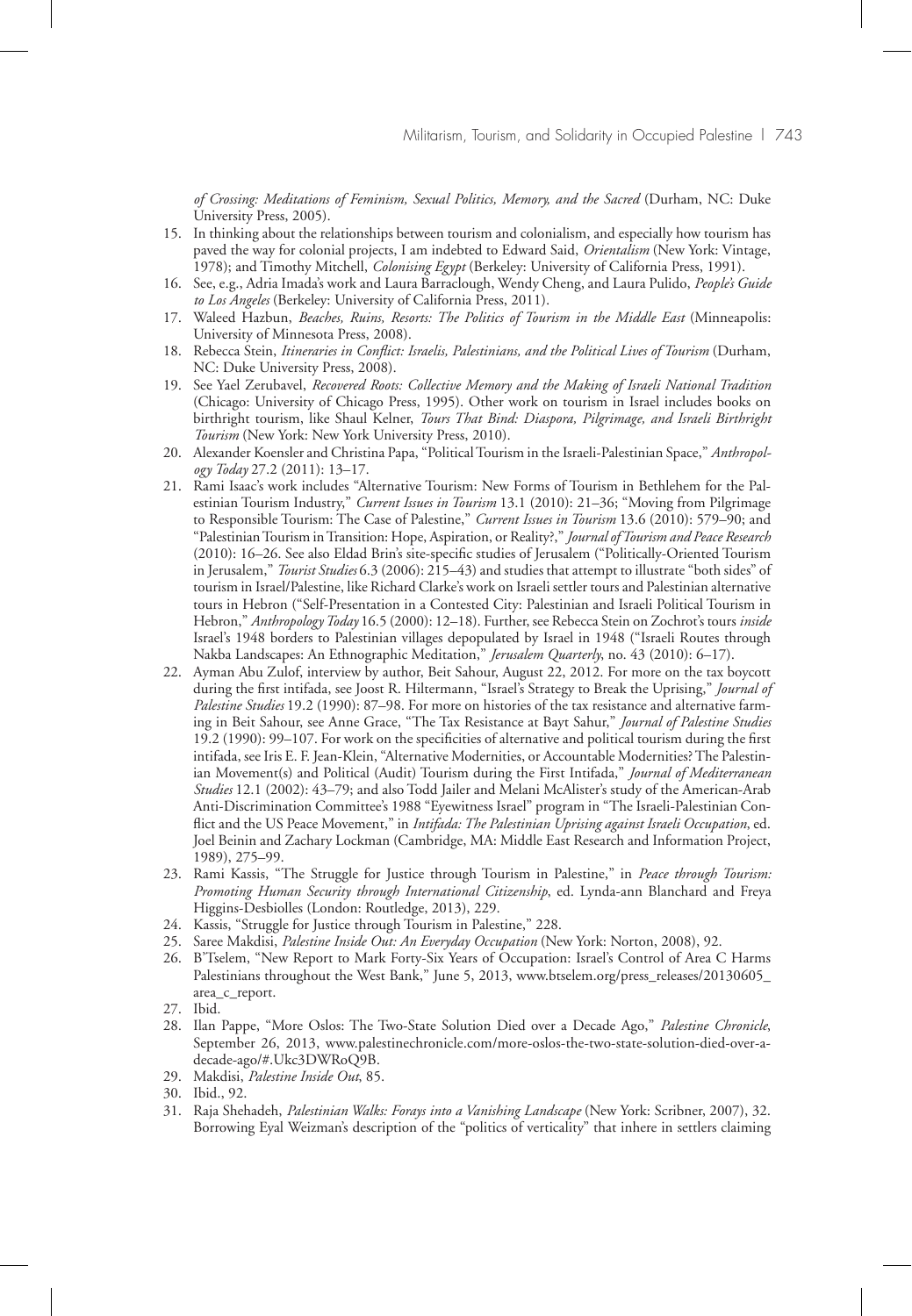hilltops, Derek Gregory also traces the division of the West Bank into noncontiguous Bantustan-like territories and describes the "baroque system of underpasses [and] overpasses" that enables Israel to maintain its settlement blocs (*The Colonial Present: Afghanistan, Palestine, Iraq* [Malden, MA: Blackwell, 2004]). See also Rafi Segal and Eyal Weizman, eds., *A Civilian Occupation: The Politics of Israeli Architecture* (London: Verso, 2003); and Weizman, *Hollow Land: Israel's Architecture of Occupation* (New York: Verso, 2007).

- 32. Shehadeh, *Palestinian Walks*, 33.
- 33. Ibid., 87–97, 186–98.
- 34. For more on how the Oslo Accords also changed the landscape of *Israeli* tourism to Palestinian spaces, see Stein, *Itineraries in Conflict*.
- 35. Palestinian Ministry of Tourism and Antiquities, quoted in Kassis, "Struggle for Justice through Tourism in Palestine," 228.
- 36. Kassis, "Struggle for Justice through Tourism in Palestine," 228.
- 37. Ibid.
- 38. Ibid.
- 39. Debbie Lisle, "Reimagining the War/Tourism Divide," *Alternatives: Global, Local, Political* 25.1 (2000): 100.
- 40. The *nakba*, or catastrophe, refers to the process by which 750,000–800,000 Palestinians were forcibly displaced from their homes and lands in 1948 with the establishment of the State of Israel. Solidarity tourists often meet with the Badil Resource Center for Palestinian Residency and Refugee Rights to learn about the ongoing Nakba through Badil's Ongoing Nakba Project (see www.ongoingnakba.org/ en).
- 41. Ayman Abu Zulof, interview.
- 42. Palestinian Ministry of Tourism and Antiquities, quoted in Kassis, "Struggle for Justice through Tourism in Palestine," 230.
- 43. Michel Awad, interview by author, Beit Sahour, August 16, 2012.
- 44. For literature on disaster tourism and dark tourism, see Malcolm Foley and J. John Lennon, *Dark Tourism: The Attraction of Death and Disaster* (Andover, UK: Cengage Learning EMEA, 2000); Richard Sharpley and Philip R. Stone, *The Darker Side of Travel: The Theory and Practice of Dark Tourism*  (Bristol, UK: Channel View Publications, 2009); and Brigitte Sion, *Death Tourism: Disaster Sites as Recreational Landscape* (London: Seagull Books, 2014). On adventure tourism, see, e.g., Steve Taylor, Peter Varley, and Tony Johnston, eds., *Adventure Tourism: Meanings, Experience, and Learning* (New York: Routledge, 2013).
- 45. Sophia Stamatopoulou-Robbins, "The Joys and Dangers of Solidarity in Palestine: Prosthetic Engagement in an Age of Reparations," *CR: The New Centennial Review* 8.2 (2008): 111–60. For a detailed account of the role of race, power, and privilege in the International Solidarity Movement, see also Gada Mahrouse, *Conflicted Commitments: Race, Privilege, and Power in Transnational Solidarity Activism*  (Montreal: McGill-Queen's University Press, 2014).
- 46. Stamatopoulou-Robbins, "Joys and Dangers of Solidarity in Palestine."
- 47. Many solidarity tours do employ narratives of sameness between delegates and Palestinians on the basis of solidarities between people living under forms of racialized occupation. Delegations of this sort include, among others, the 2011 Women of Color and Indigenous Feminist Delegation; Interfaith Peace Builder's African Heritage Delegations in 2011, 2012, and 2014; and the 2015 delegation of artists, journalists, and organizers from Ferguson, Black Lives Matter, the Black Youth Project 100, and the Dream Defenders. These delegations are instrumental in coalitional movement building, especially around boycotts, divestment, and sanctions organizing. At the same time, while in Palestine, these delegates often experience a freedom of mobility that is foreclosed to many of the organizers they meet Palestine. It is this difference that I am flagging here: a difference in mobility, access, and privilege *in Palestine* that can coexist with delegates' shared experiences of colonization and racism with Palestinians and the complicated ethics of their presence in Palestine as US tourists (a paradox that is also evident, in part, in Sarah Alzanoon's interview later in this essay).
- 48. Mary Louise Pratt defines the contact zone as "social spaces where cultures meet, clash, and grapple with each other, often in contexts of highly asymmetrical relations of power, such as colonialism, slavery, or their aftermaths as they are lived out in many parts of the world today" ("Art of the Contact Zone," *Profession* (1991): 34).